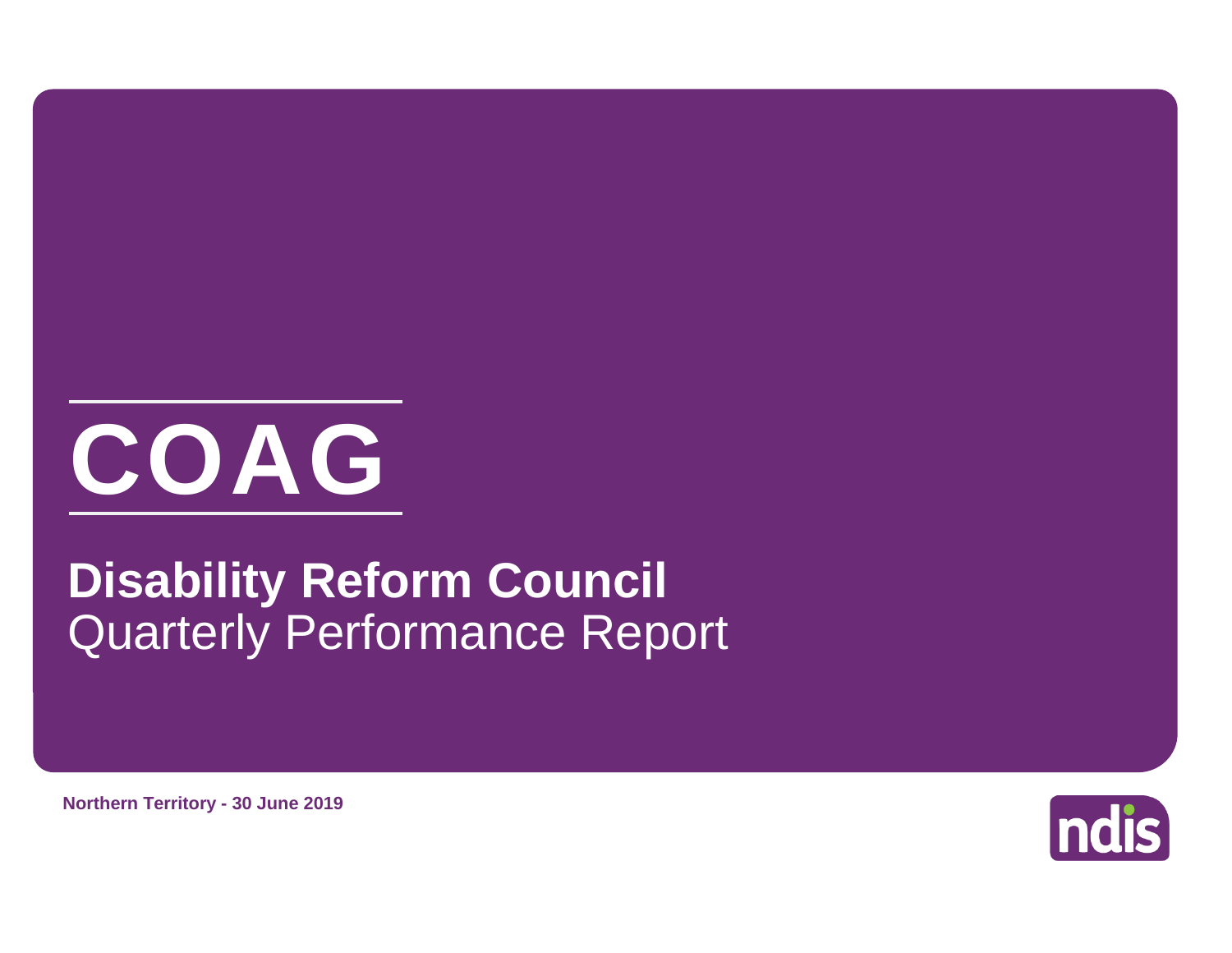

### **Overview**

**This report is a summary of the performance and operations of the NDIA in Northern Territory for Quarter 4 of 2018-19 (01 April 2019 - 30 June 2019).**

**It is the 12th quarterly report during the NDIS Transition period, which commenced on 1 July 2016.** 

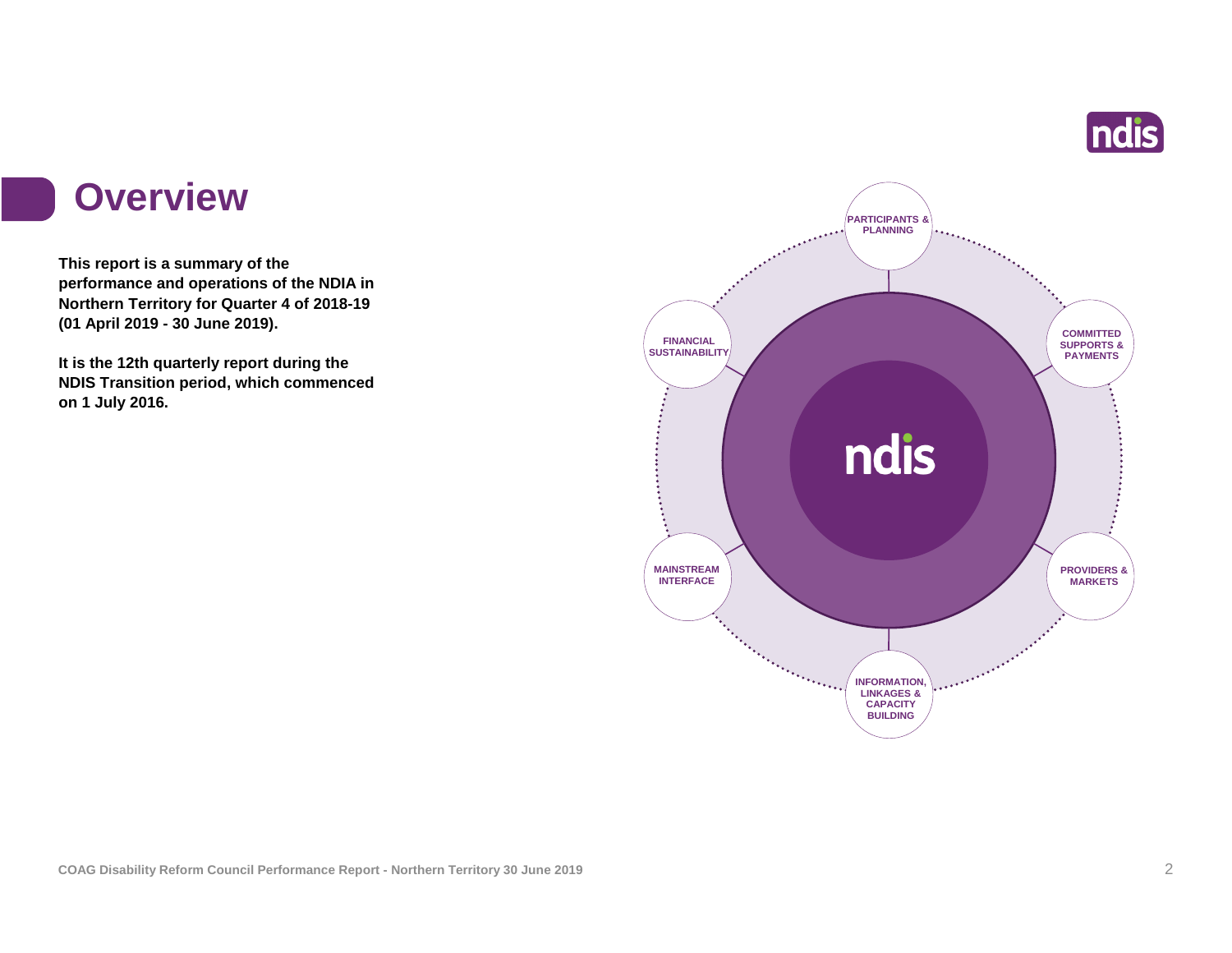

## **Summary**

| <b>Participants and</b><br><b>Planning</b>                                               | <b>Committed Supports</b><br>and Payments                                                  | <b>Providers and Markets</b>                                                                              | <b>Mainstream Interface</b>                                                                         |  |
|------------------------------------------------------------------------------------------|--------------------------------------------------------------------------------------------|-----------------------------------------------------------------------------------------------------------|-----------------------------------------------------------------------------------------------------|--|
| An additional 419<br>participants with plans this<br>quarter (excluding ECEI).           | \$200.8 million has been paid<br>to providers and<br>participants:<br>• \$1.6m in 2014-15, | There were 848 registered<br>providers at 30 June 2019,<br>representing a 8% increase<br>for the quarter. | 96% of active participants<br>with a plan approved in 2018-<br>19 Q4 access mainstream<br>services. |  |
| At 30 June 2019, plans                                                                   | • \$4.1m in 2015-16,                                                                       |                                                                                                           |                                                                                                     |  |
| approved and ECEI referrals<br>represent:                                                | $\cdot$ \$11.2m in 2016-17,<br>• \$65.4m in 2017-18,                                       | 20% of registered providers<br>were active at 30 June 2019.                                               |                                                                                                     |  |
| • 49% of 2018-19 bilateral<br>estimate met                                               | • \$118.4m in 2018-19 to date.                                                             | 22% of registered providers                                                                               |                                                                                                     |  |
| •50% of scheme to date<br>bilateral estimate met<br>(1 July 2014 - 30 June 2019)         | Overall,<br>• 84% of committed<br>supports were utilised in<br>$2014 - 15$                 | are individuals/sole traders.                                                                             |                                                                                                     |  |
| Of the participants surveyed<br>in the quarter, 84% rated<br>their satisfaction with the | • 73% in 2015-16,<br>• 57% in 2016-17,<br>• 65% in 2017-18.                                |                                                                                                           |                                                                                                     |  |
| Agency's planning process<br>as either 'Good' or 'Very<br>Good'.                         | The 2018-19 experience is<br>still emerging.                                               |                                                                                                           |                                                                                                     |  |
|                                                                                          | The lower proportion of<br>utilisation in 2016-17 and<br>2017-18 reflects the              |                                                                                                           |                                                                                                     |  |
|                                                                                          | increased amount of<br>participants who received<br>their first plans in these             |                                                                                                           |                                                                                                     |  |
|                                                                                          | years. Participants tend to<br>utilise less of their first plan,                           |                                                                                                           |                                                                                                     |  |
|                                                                                          | compared with their second<br>and subsequent plans, as it                                  |                                                                                                           |                                                                                                     |  |
|                                                                                          | takes time to familiarise with<br>the NDIS and decide which                                |                                                                                                           |                                                                                                     |  |
|                                                                                          | supports to use.                                                                           |                                                                                                           |                                                                                                     |  |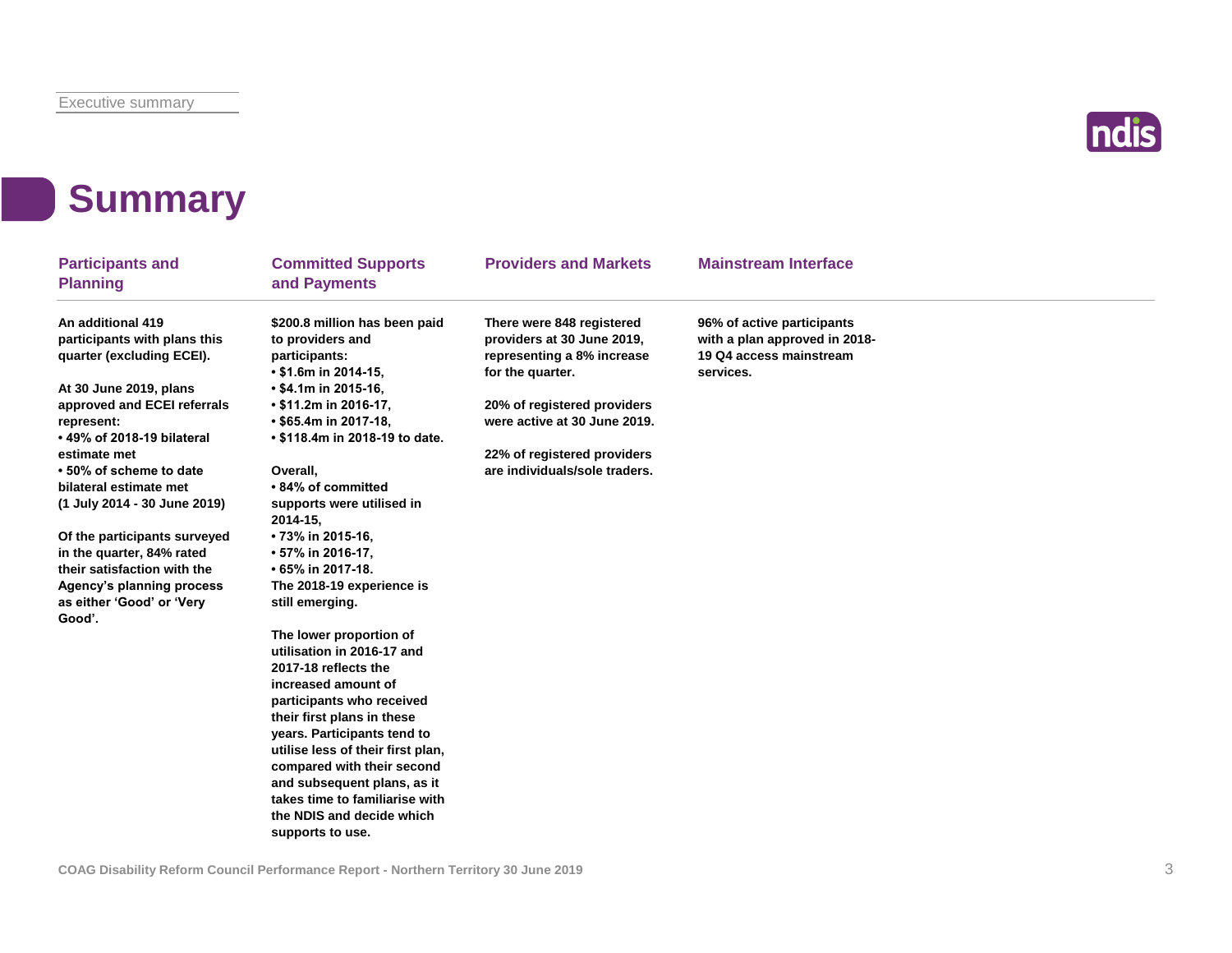## **Participants and Planning**

The NDIS in Northern Territory continues to grow with 419 additional participants with approved plans this quarter.

In total, over 2,400 participants have now been supported by the NDIS in Northern Territory, with approximately 27% receiving support for the first time.



**Northern Territory - 30 June 2019**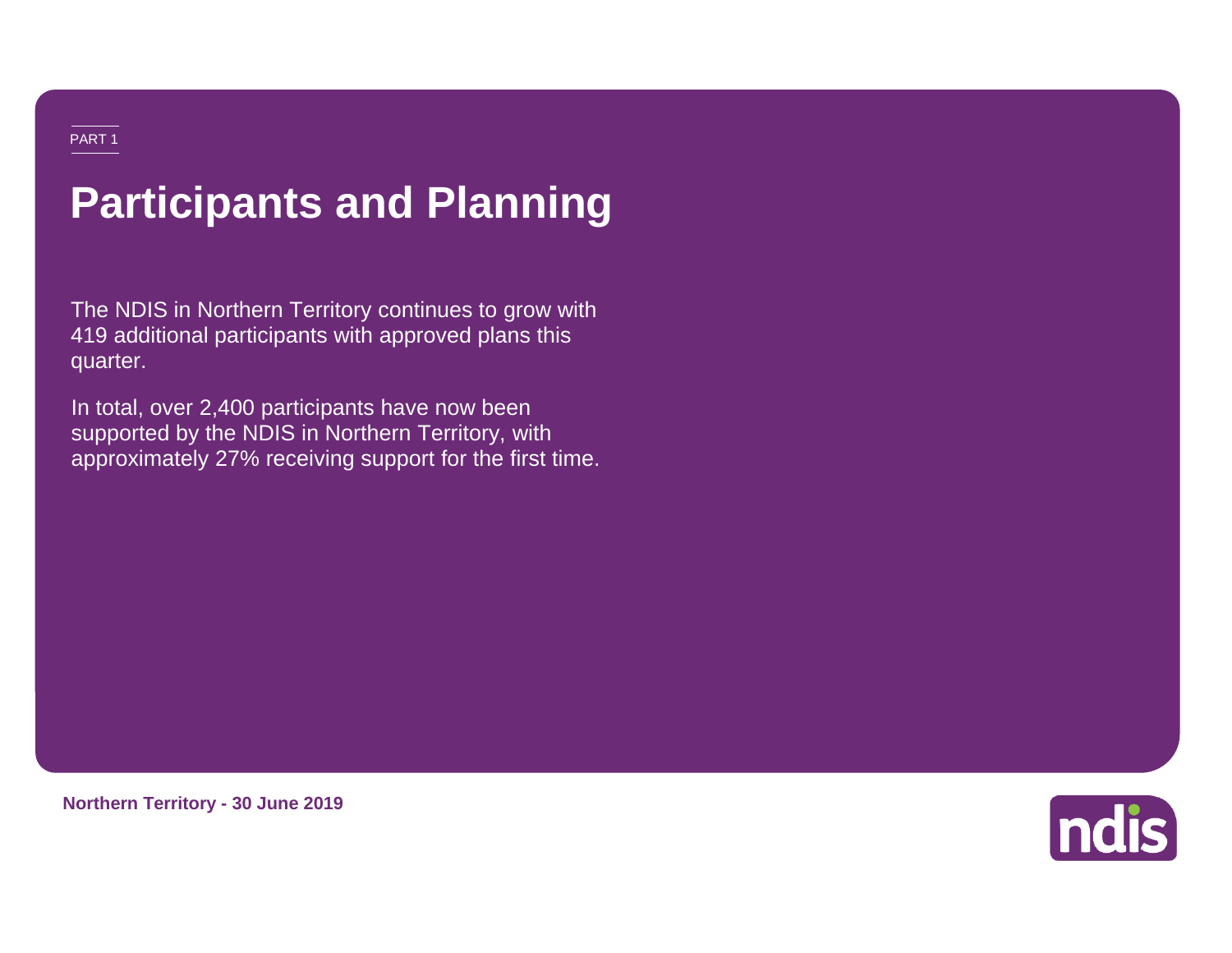## **Summary**

**The NDIS has been transitioning to fullscheme according to phasing schedules bilaterally agreed by State/Territory and Commonwealth governments.**

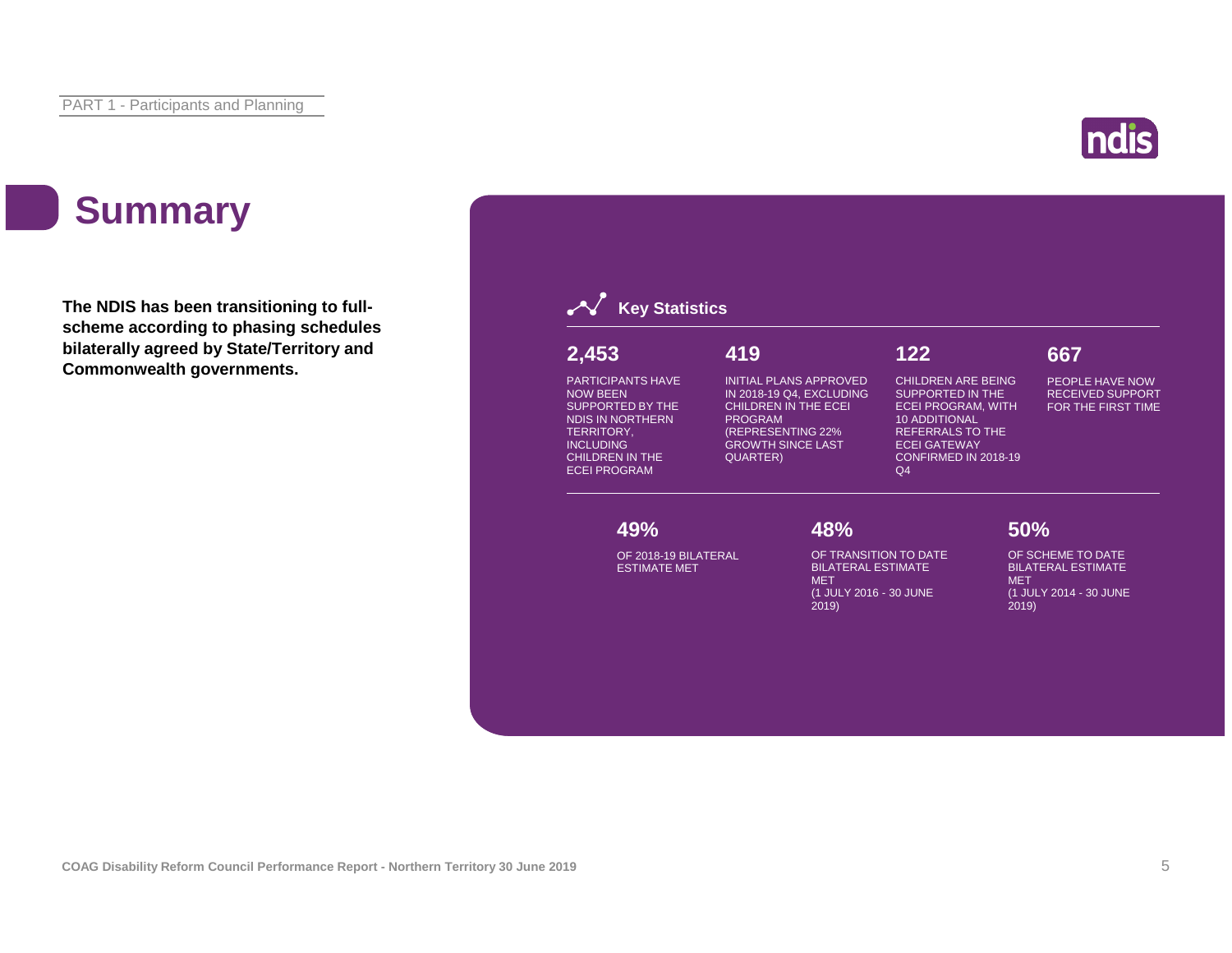

## **Quarterly Intake**

### **2018-19 Q4**

**Of the 332 participants deemed 'eligible' this quarter 46% were 'New' participants (i.e. had not transitioned from an existing State/Territory or Commonwealth program).**

**Of the 419 plan approvals this quarter, 46% had transitioned from an existing State/Territory program, 73% entered with a permanent disability and 69 were previously confirmed as ECEI as at 2018- 19 Q3.**

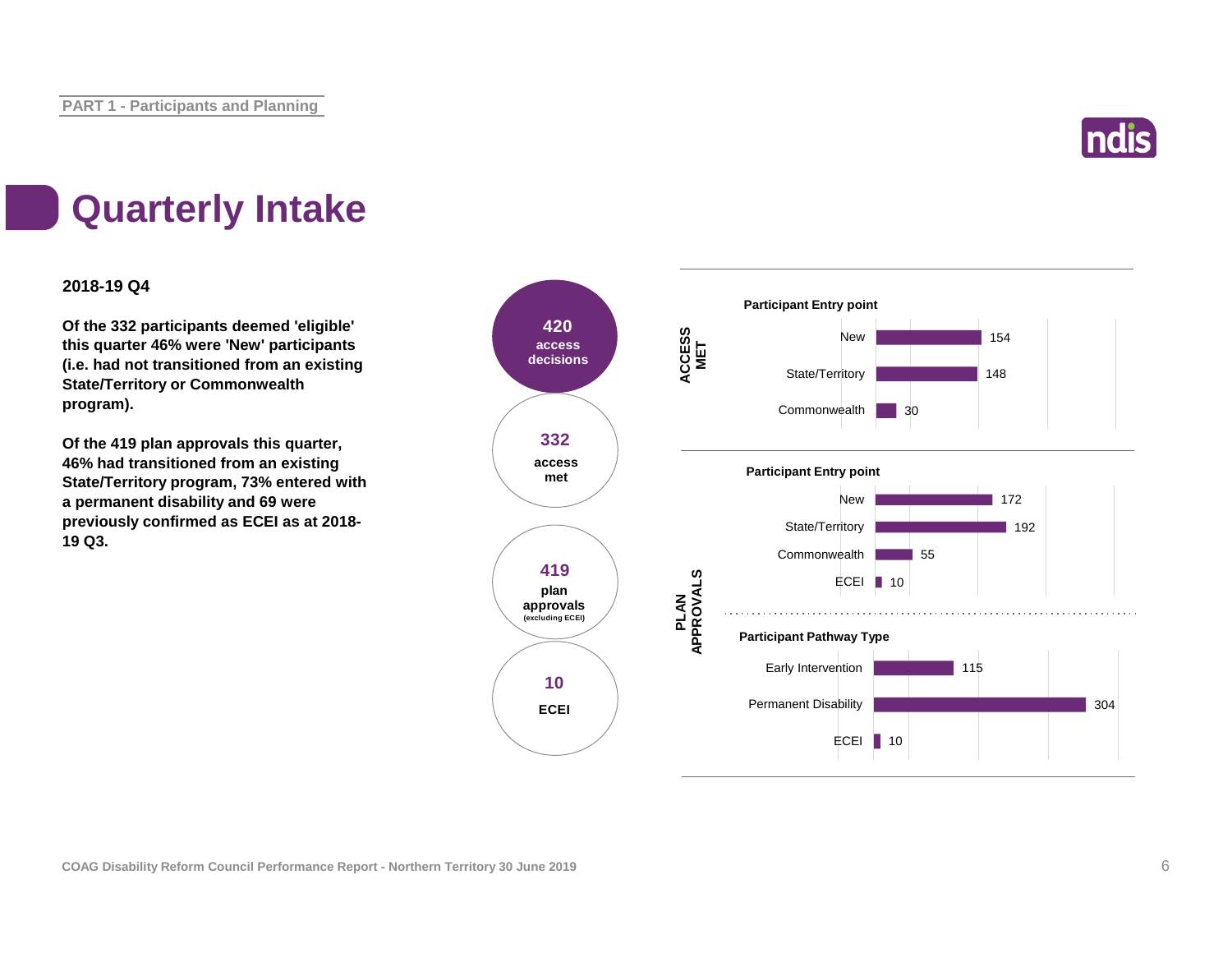

### **Quarterly Intake Detail**

**Plan approval numbers have increased from 1,912 at the end of 2018-19 Q3 to 2,331 by the end of 2018-19 Q4, an increase of 419 approvals.**

**At the end of the quarter, 122 children are being supported in the ECEI gateway. Of these, 112 were previously confirmed as ECEI at 31 March 2019 and an additional 10 children entered the gateway this quarter.**

**The number of confirmed ECEI referrals reduced since 31 March 2019 due to children who moved out of the ECEI gateway since 31 March 2019 for a number of reasons including where the child has been referred to appropriate mainstream services. In other cases, children who were previously ECEI have had an initial plan approved during the quarter.**

**Overall, 53 participants with approved plans have exited the Scheme, resulting in 2,400 active participants (including ECEI) as at 30 June 2019.**

There were 462 plan reviews this quarter. This figure relates to all participants who have entered the scheme.



#### **Change in plan approvals between 31 March 2019 and 30 June 2019**

**COAG Disability Reform Council Performance Report - Northern Territory 30 June 2019** 7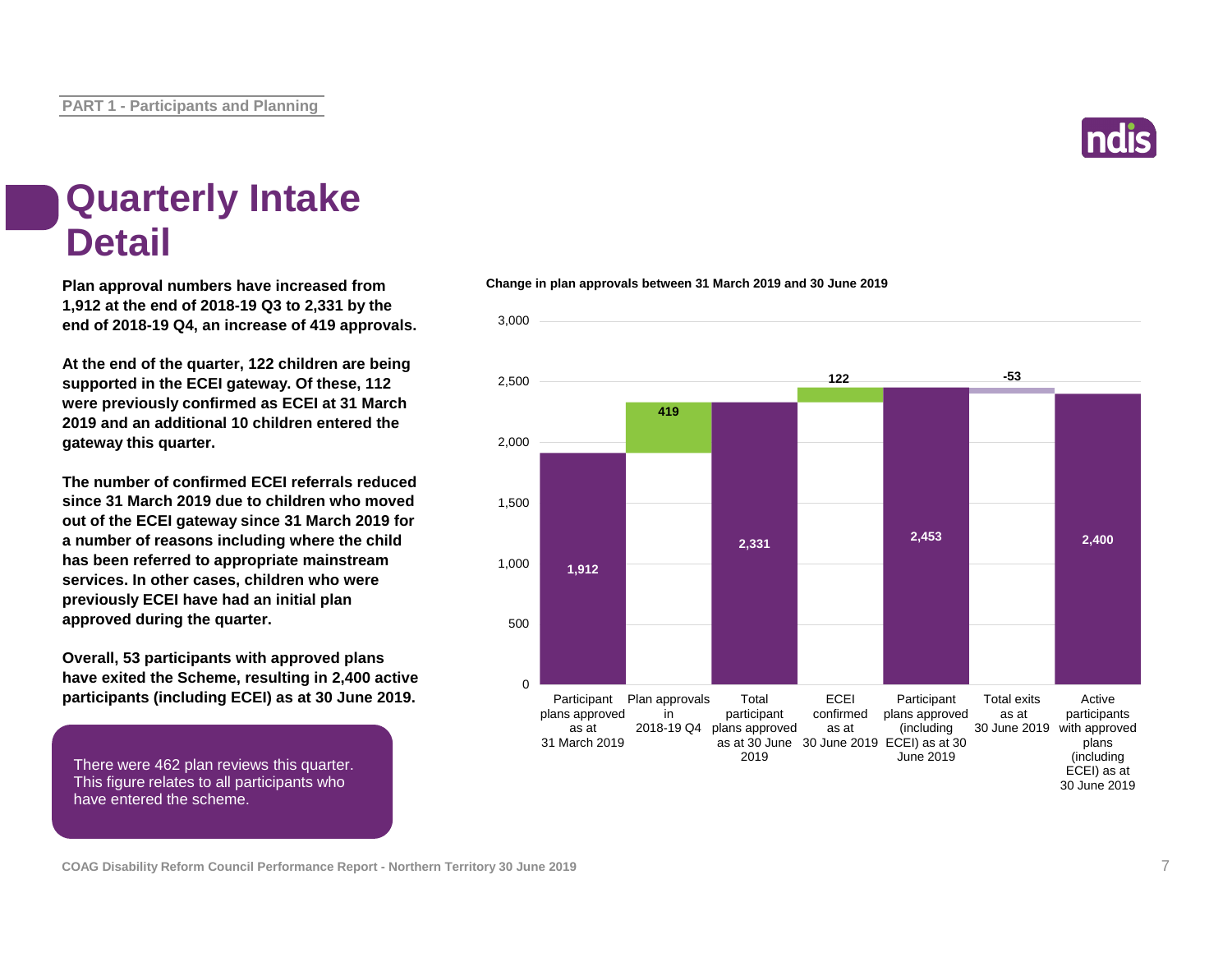# **Cumulative**

**At the end of 2018-19 Q4, the cumulative total number of participants receiving support was 2,453 (including 122 children supported through the ECEI gateway). Of these, 1,433 transitioned from an existing State/Territory program, 231 transitioned from an existing Commonwealth program and 667 participants are now receiving support for the first time.**

**Overall, since 1 July 2013, there have been 3,035 people with access decisions.**

Cumulative position reporting is inclusive of trial participants for the reported period and represents participants who have or have had an approved plan.

**Cumulative plan approvals compared with bilateral estimate Position** estimate plan approvais compared with bilateral of 2018-19 bilateral estimate met



### **49%**

### **48%**

of transition to date bilateral estimate met (1 July 2016 - 30 June 2019)

### **50%**

of scheme to date bilateral estimate met (1 July 2014 - 30 June 2019)

### **2,331**

plan approvals to date; 2,453 including ECEI confirmed

**Plan approvals by participant referral pathway**



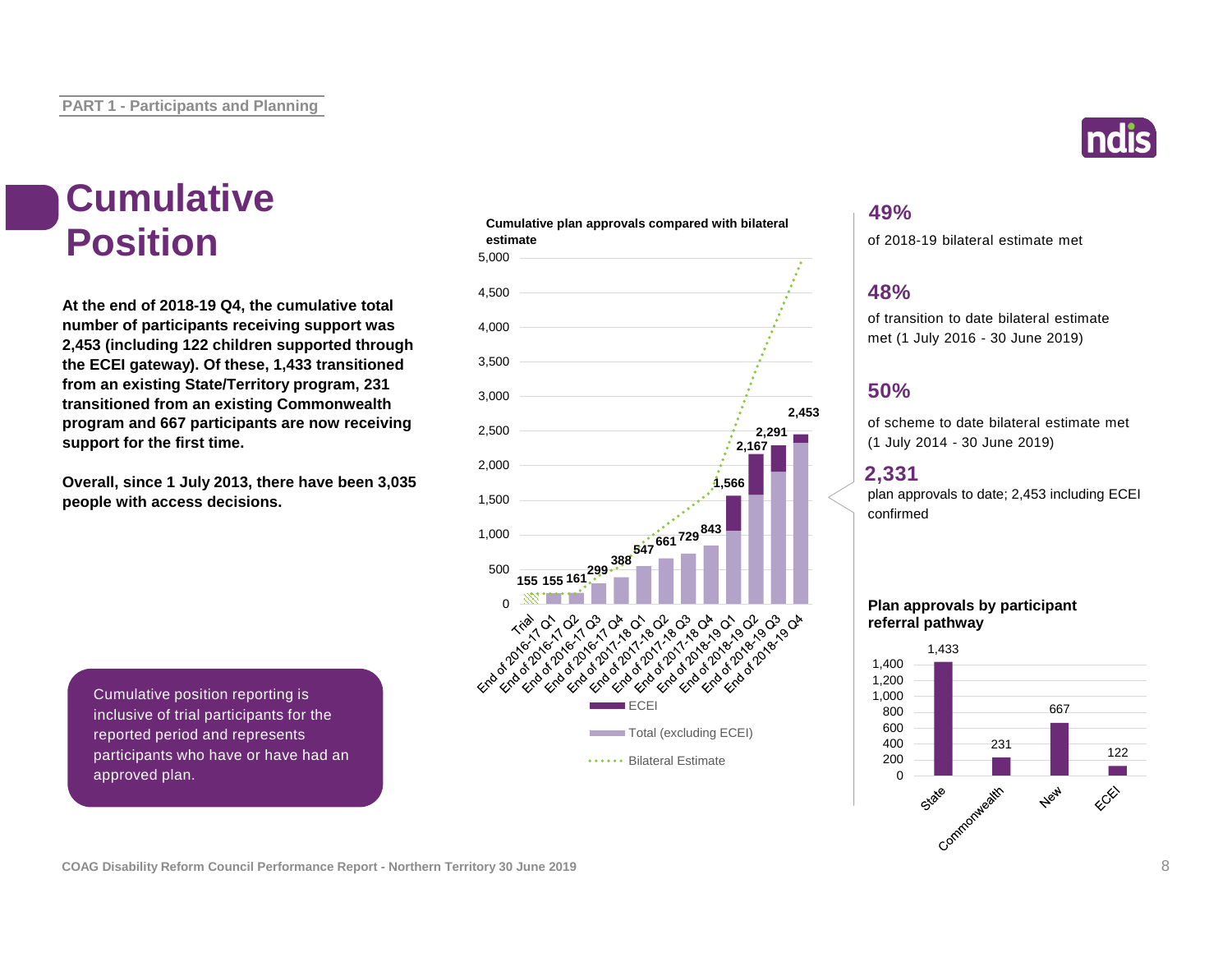

## **Participant Profiles by Age Group**

**2018-19 Q4 by age group Demographic profile of active participants with a plan approved in 2018-19 Q4, compared with plan approvals as at 31 March 2019, by age group.**

**33% of participants entering in this quarter are aged 0 to 6 years, compared to 13% in prior quarters.**

**Active participants with a plan approved in** 



**% of active participants with a plan approved by age group**



■% of active participants with a plan approved in prior quarters

■% of active participants with a plan approved in 2018-19 Q4

Note: The age eligibility requirements for the NDIS are based on the age as at the access request date. Participants with their initial plan approved aged 65+ have turned 65 since their access request was received.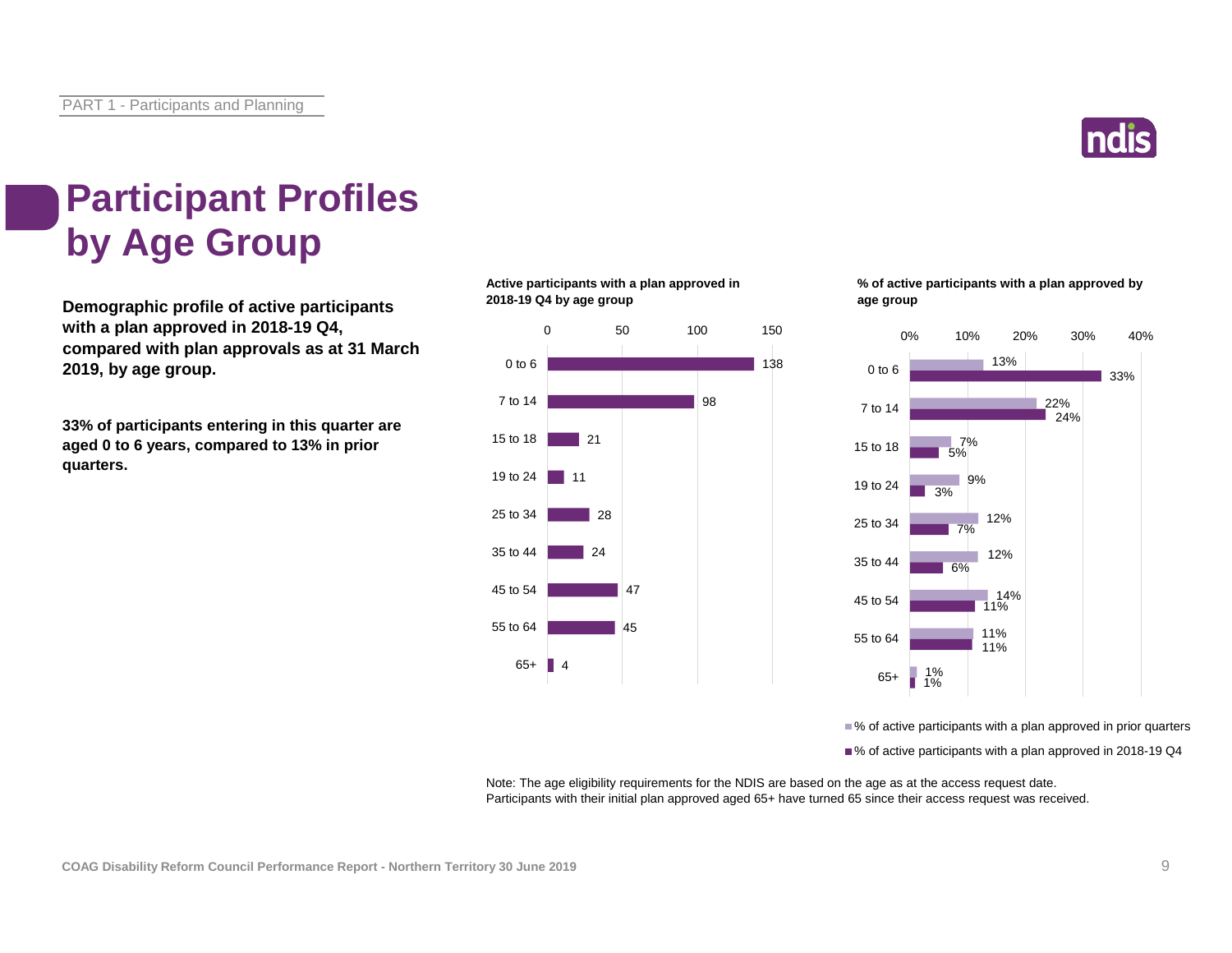

## **Participant Profiles by Disability Group**

**These bar charts show the demographic profile of active participants with a plan approved in 2018-19 Q4, compared with plan approvals as at 31 March 2019, by disability group.**

**Of the participants entering in this quarter, 13% had a primary disability of Developmental Delay compared with 3% in previous quarters. The large increase was mainly driven by the increase in participants aged 0 to 6 years entering in this quarter.**

### **Active participants with a plan approved in 2018-19 Q4 by disability group**



#### **% of active participants with a plan approved by disability group**



■% of active participants with a plan approved in prior quarters ■% of active participants with a plan approved in 2018-19 Q4

Note 1: Of the 67 active participants identified as having an intellectual disability, 9 (13%) have Down syndrome. Note 2: Since 2017-18 Q1 Developmental Delay and Global Developmental Delay have been reported separately to the Intellectual Disability group.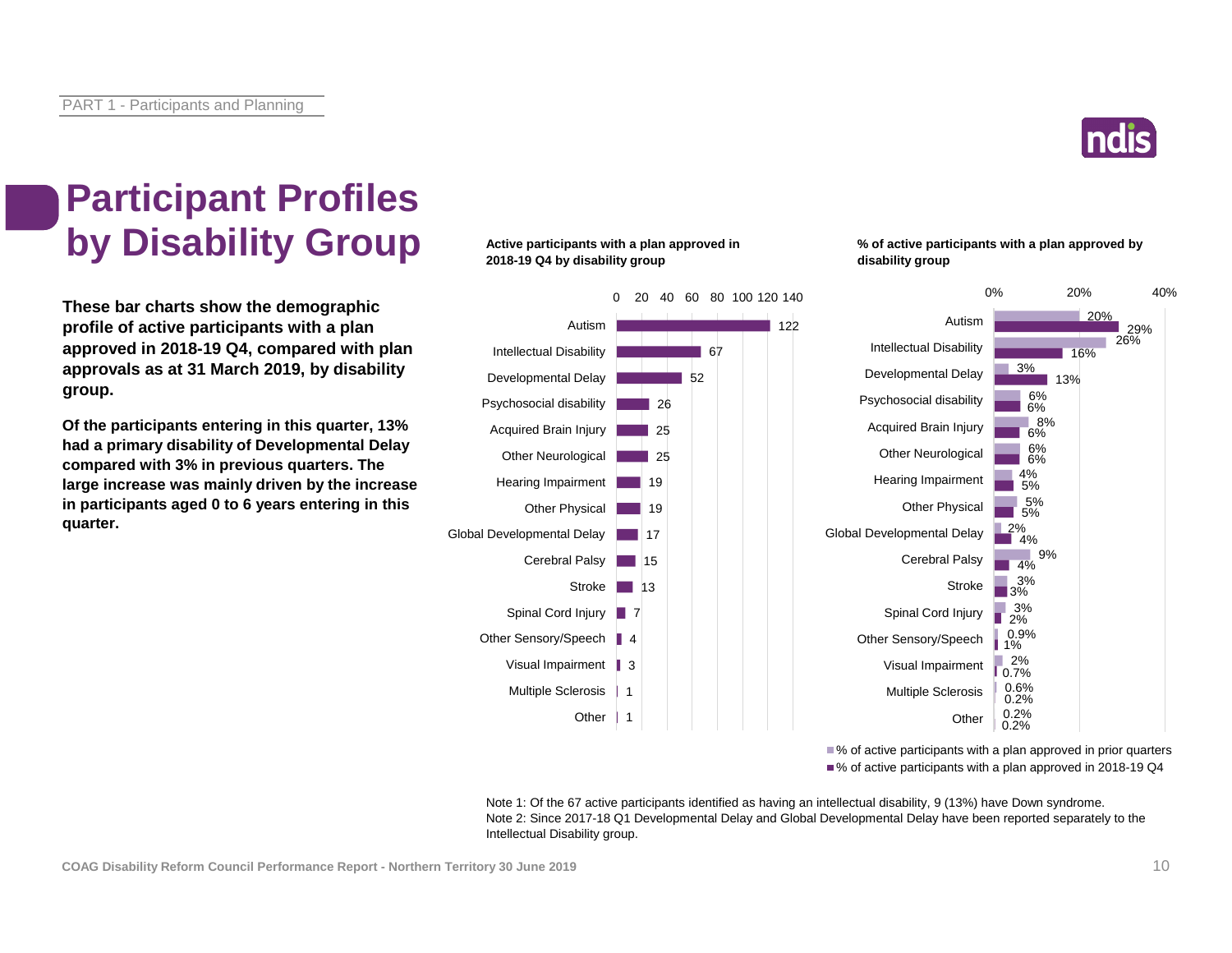

## **Participant Profiles by Level of Function**

**These bar charts show the demographic profile of active participants with a plan approved in 2018-19 Q4, compared with plan approvals as at 31 March 2019, by level of function.**

**For participants with a plan approval in the current quarter:** 

**• 40% of active participants had a relatively high level of function**

**• 40% of active participants had a relatively moderate level of function** 

**• 20% had a relatively low level of function**

**These relativities are within the NDIS participant population, and not comparable to the general population.**

**% of active participants with a plan approved by level of function**



■% of active participants with a plan approved in prior quarters

■% of active participants with a plan approved in 2018-19 Q4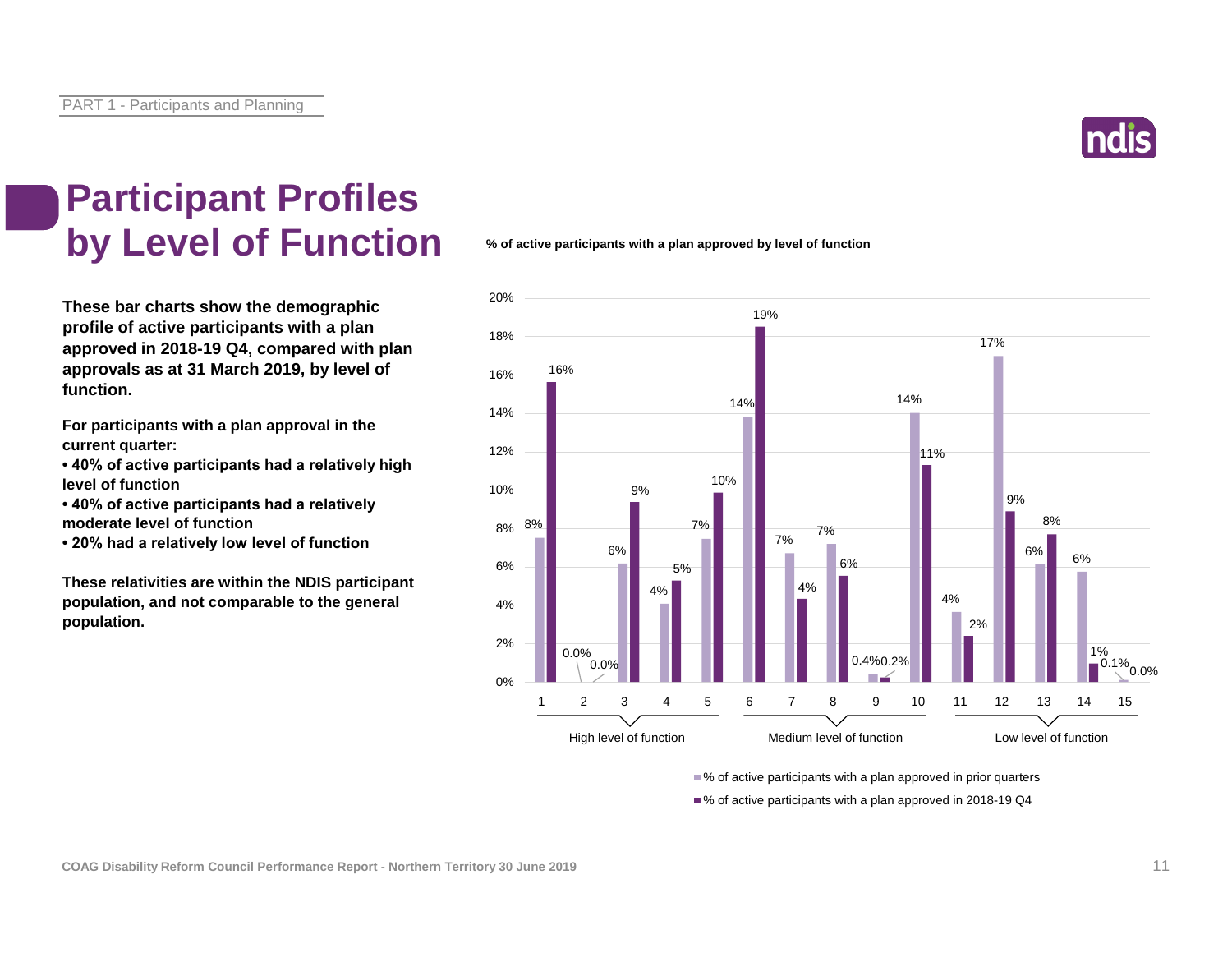

## **Participant Profiles by Gender**

**These charts show the demographic profile of active participants with a plan approved in 2018- 19 Q4, compared with plan approvals as at 31 March 2019, by gender.**

**The majority of participants are males.**

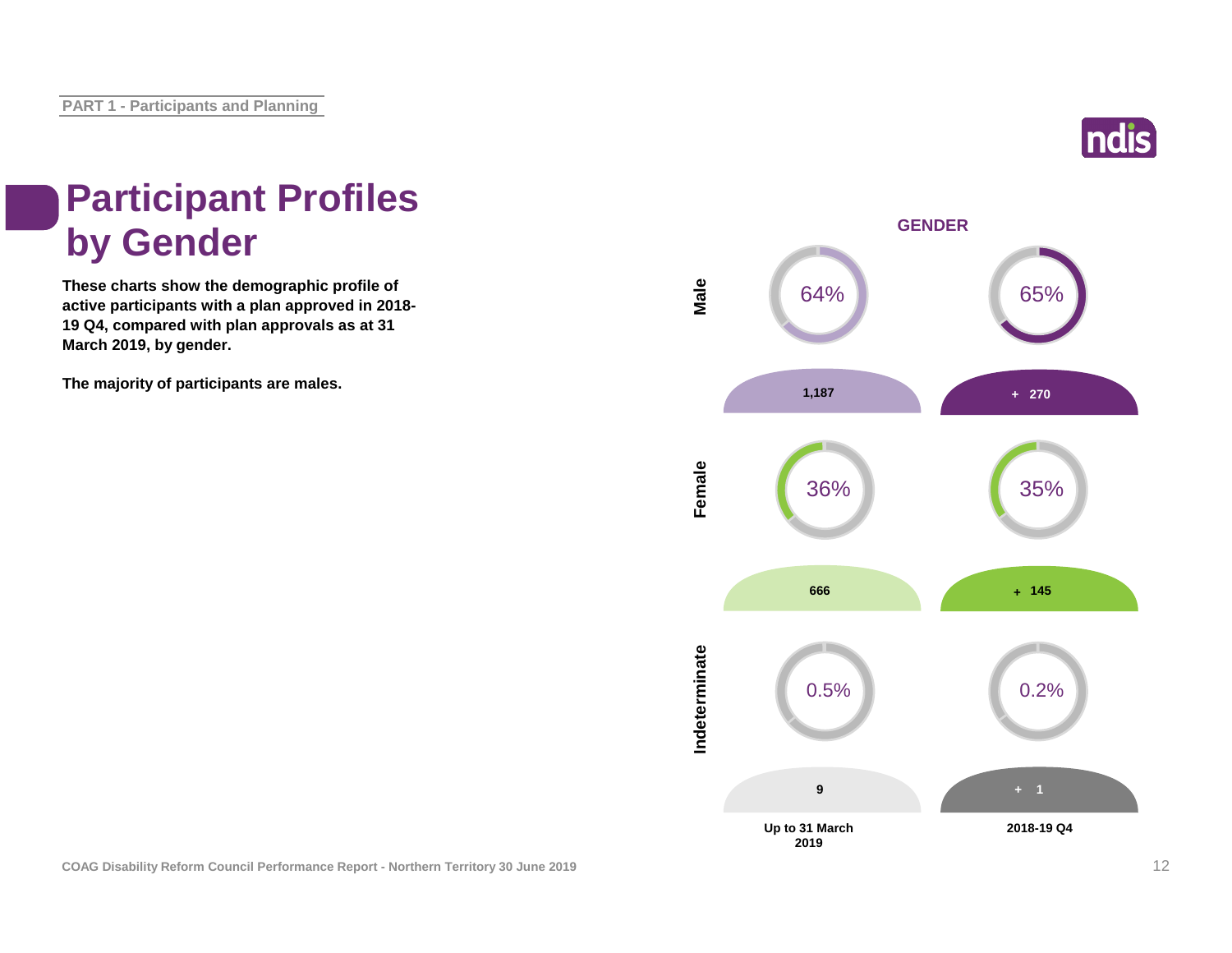## **Participant Profiles**

**These bar charts show other demographic profiles of active participants with a plan approved in 2018-19 Q4, compared with plan approvals as at 31 March 2019.**

**Of the participants with a plan approved in 2018-19 Q4:**

**• 46.6% were Aboriginal or Torres Strait Islander, compared with 53.3% in previous periods combined.**

**• 3.8% were young people in residential aged care, compared with 1.6% in previous periods combined.**

**• 25.2% were culturally and linguistically diverse, compared with 28.6% in previous periods combined.**



**Not stated**



0.1%

**0**

74.8%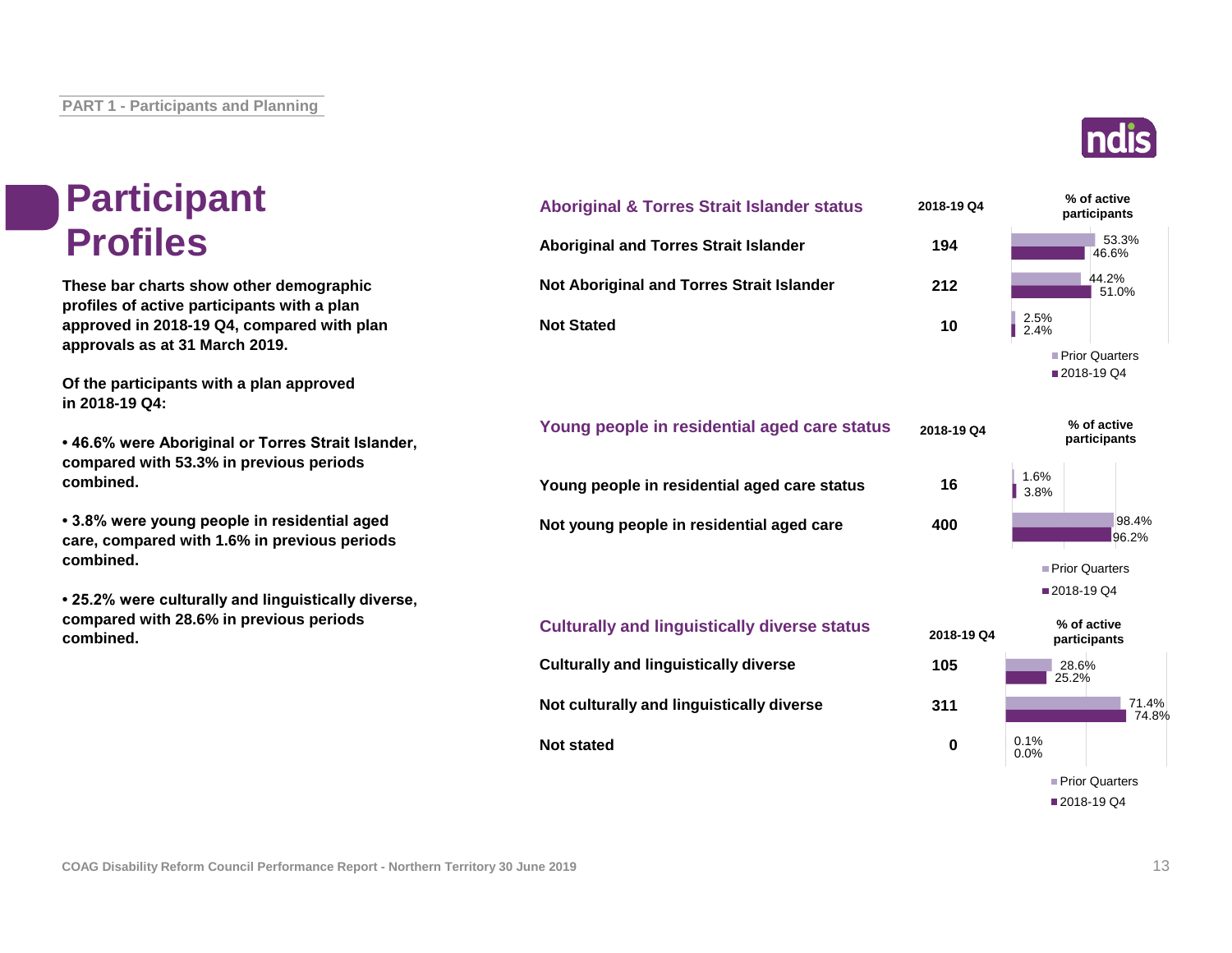

### **Plan Management Support Coordination**

**The proportion of participants electing to fully or partly self-manage their plan was lower in 2018-19 Q4 at 17%, compared with 20% in previous quarters combined.**

**78% of participants who have had a plan approved in 2018- 19 Q4 have support coordination in their plan, compared to 68% in previous quarters combined.**



**Prior quarters (transition only)**



**COAG Disability Reform Council Performance Report - Northern Territory 30 June 2019** 14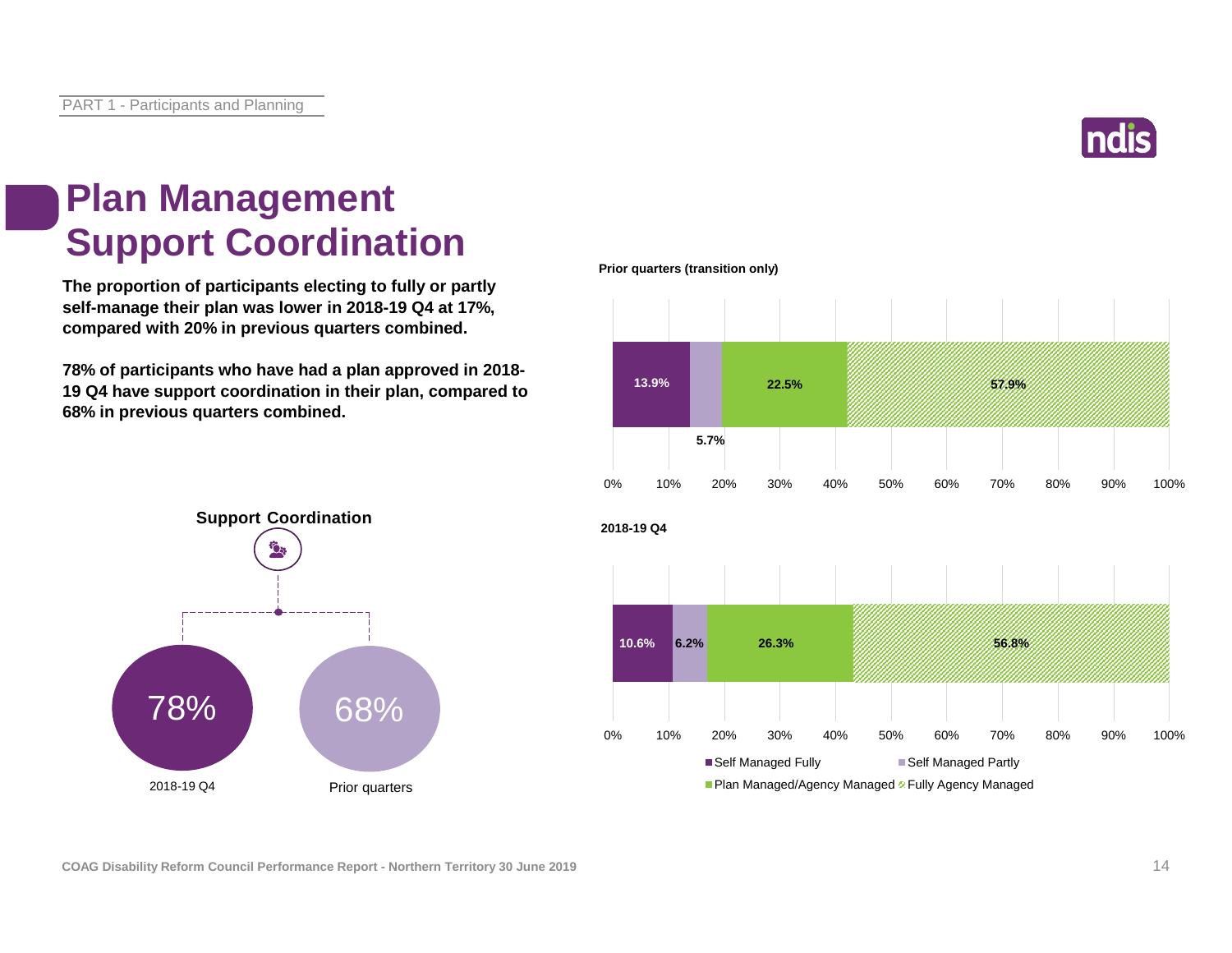

### **Plan Activation**

**Plan activation refers to the amount of time between a participant's initial plan being approved, and the date the participant first receives support. In-kind supports are included.**

**The percentage of participants who activated plans within 90 days of initial plan approval was:** 

**• 83% of participants entering in 2018-19 Q2**

**• 83% of participants entering in previous quarters combined**

Plan activation figures are approximations based on payment data. As there is a lag between when the support is provided to a participant, and the payment being made, these statistics are a conservative estimate; it is likely plan activation is faster than presented.

**Duration to Plan activation for participants with initial plan approval**





Note: Participants with initial plans approved after the end of 2018-19 Q2 have been excluded from the charts. They are relatively new and it is too early to examine their durations to activation.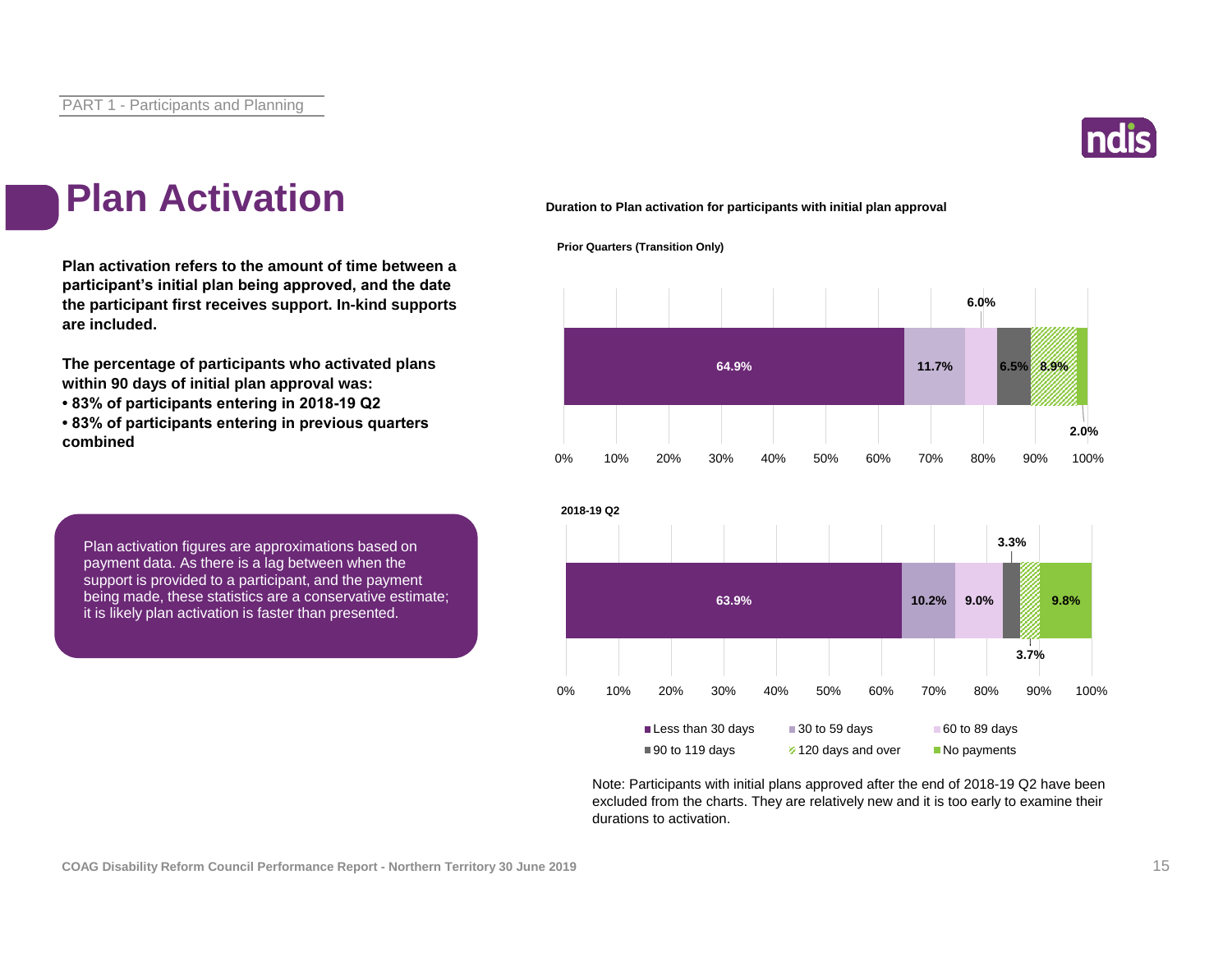

### **Participant Outcomes**

**This information on participant outcomes has Selected key baseline indicators for participants been collected from 100% of participants who have received their initial plan since 1 July 2016 (when they entered the scheme).**

**• 62% of participants from school age to 14 are able to make friends outside of family/carers, compared to 50% of participants aged 0 to before school**

**• 68% of participants aged 0 to before school are engaged in age appropriate community, cultural or religious activities, compared to 34% - 46% for other age groups**

**• 46% of participants from school age to 14 attend school in a mainstream class, compared to 21% of participants aged 15 to 24**

**• 17% of participants aged 25 and over have a paid job, compared to 13% of participants aged 15 to 24**

**• 51% of participants aged 25 and over choose what they do every day, compared to 33% of participants aged 15 to 24**



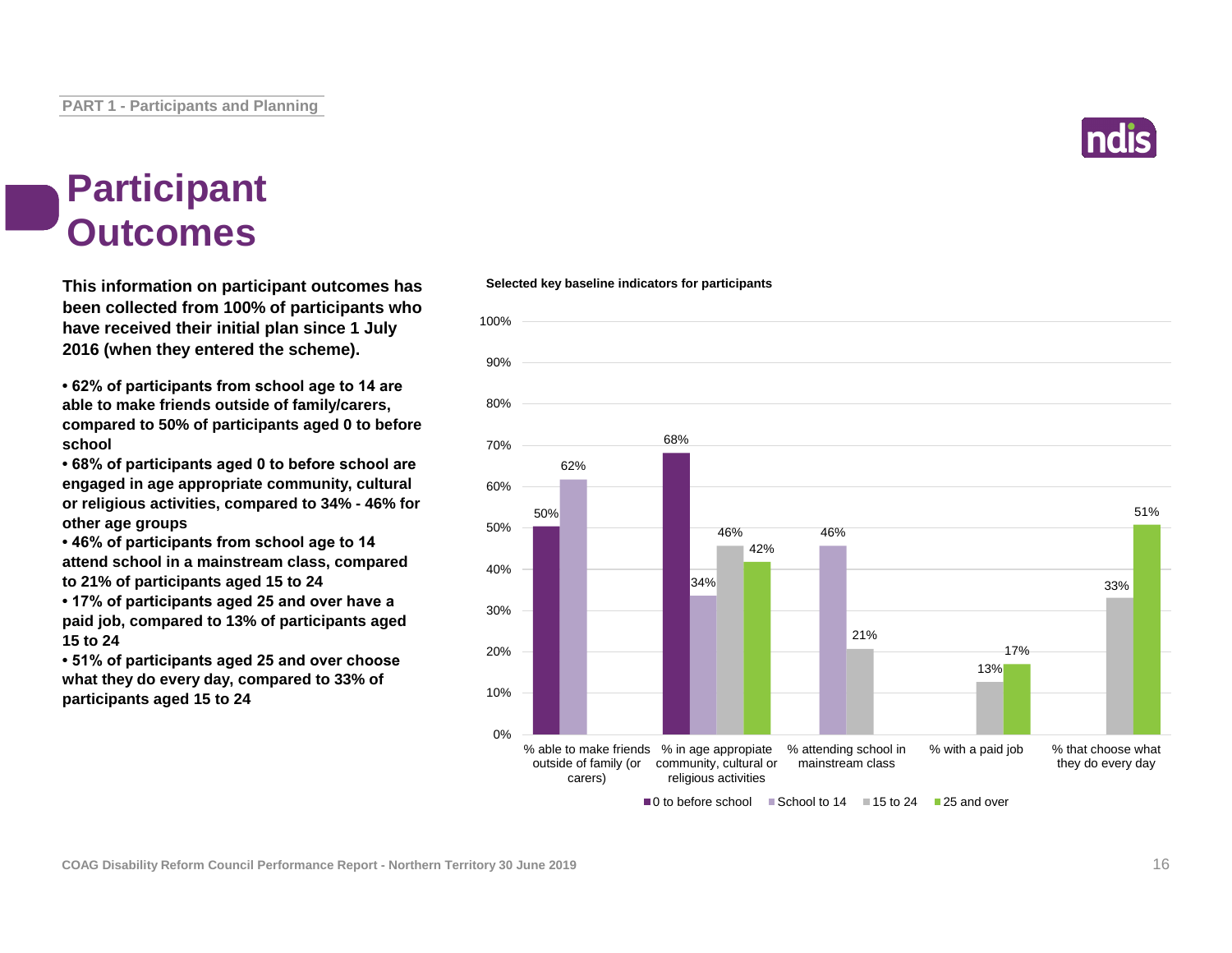### **Family/Carers Outcomes**

**The percentage of participants' families/carers when they entered the Scheme (baseline indicators):**

**• working in a paid job was highest for participants aged 15 to 24 (57%)**

**• able to advocate for their child/family member was highest for participants aged 0 to 14 (62%)**

**• who have friends and family they can see as often as they like was highest for participants aged 0 to 14 (50%)**

**• who feel in control selecting services was highest for participants aged 15 to 24 (37%)**

**• who support/plan for their family member through life stage transitions was highest for participants aged 0 to 14 (83%)**





 $\Box$  0 to 14  $\Box$  15 to 24  $\Box$  25 and over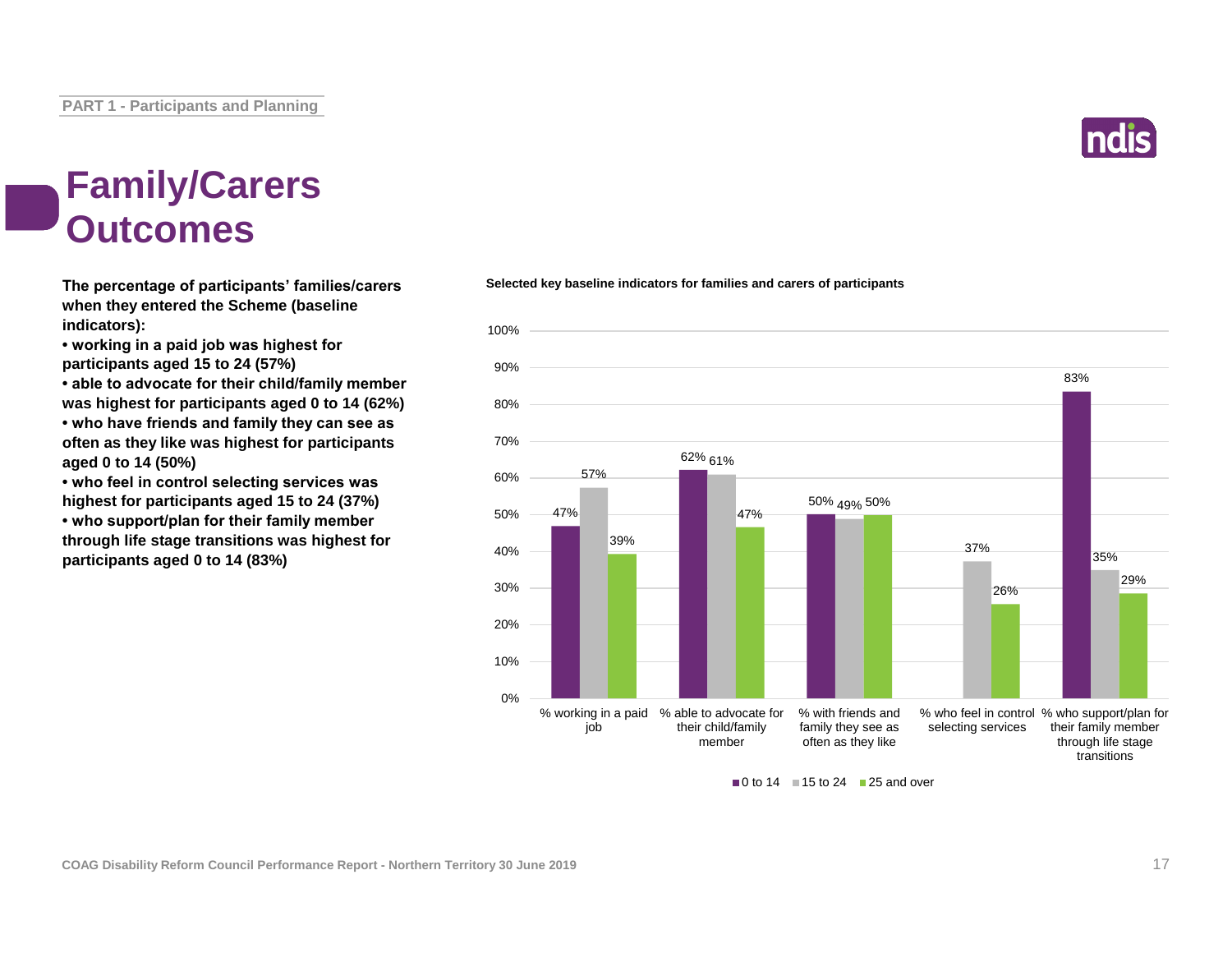

## **Has the NDIS helped? Participants**

**Perceptions of whether the NDIS has helped.**

**Participants who entered the Scheme between 1 July 2017 and 30 June 2018 and had a plan review approximately one year later were asked questions about whether the NDIS had helped them.**

**The percentage responding 'Yes' was highest for the domain of Daily Living for each age group with sufficient data to report.** 

**The national report includes data on participants who entered the Scheme between 1 July 2016 and 30 June 2017, who were asked questions about whether the NDIS has helped them at the end of their second year of the Scheme (as well as at the end of their first year in the Scheme). This gives an indication of the effect of the NDIS on participants over a longer period of time. Due to insufficient data, results are not yet available for NT.**



Note: There was insufficient data for participants aged 0 to before school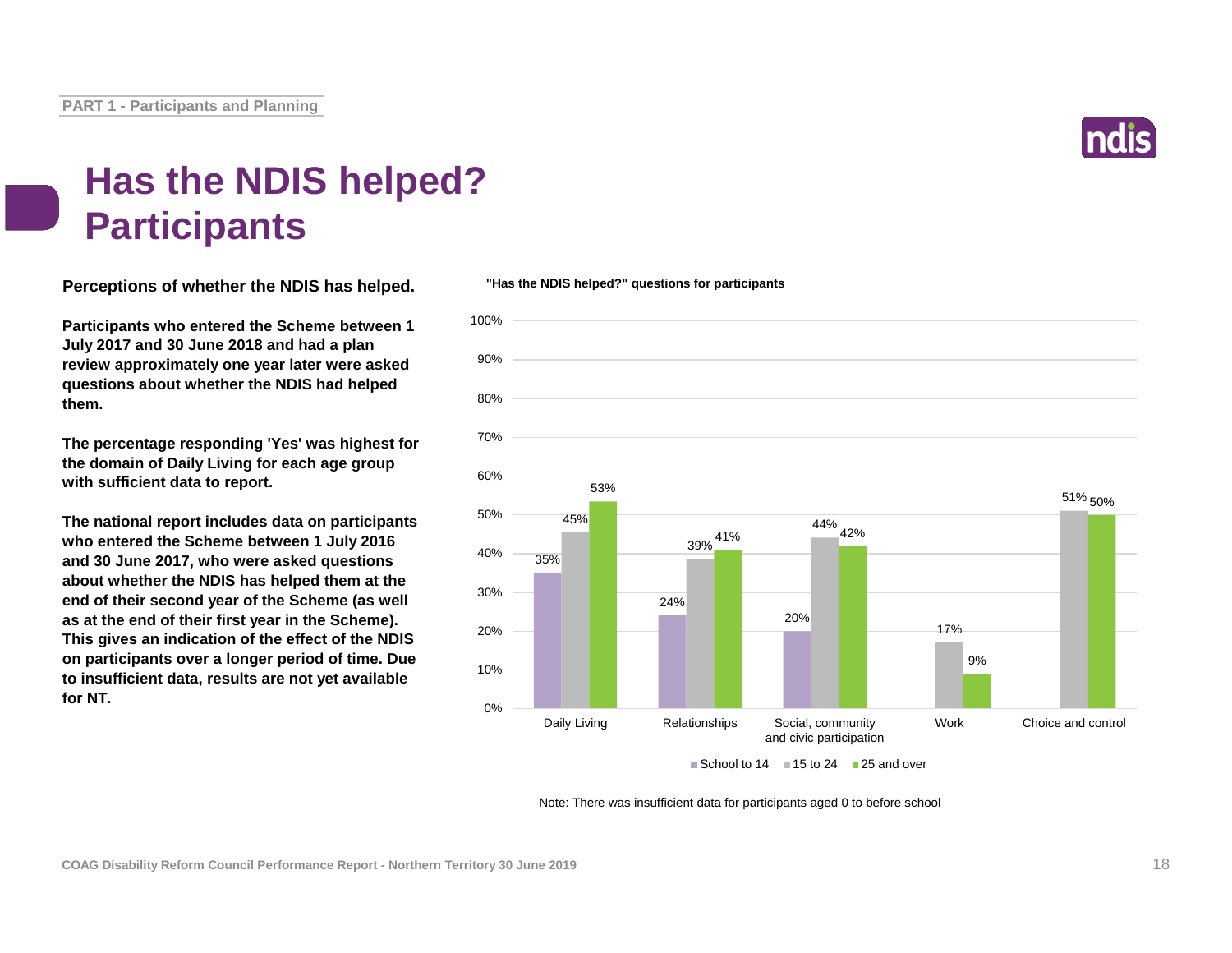

## **Has the NDIS helped? Family/Carers**

**Perceptions of whether the NDIS has helped.**

**Families and carers of participants who entered the Scheme between 1 July 2017 and 30 June 2018 and had a plan review approximately one year later were asked questions about whether the NDIS had helped them.**

**The NDIS has helped families and carers of participants most to access services, programs and activities and with life stage transitions.**



**"Has the NDIS helped?" questions for families and carers of participants**

 $\blacksquare$  0 to 14  $\blacksquare$  15 and over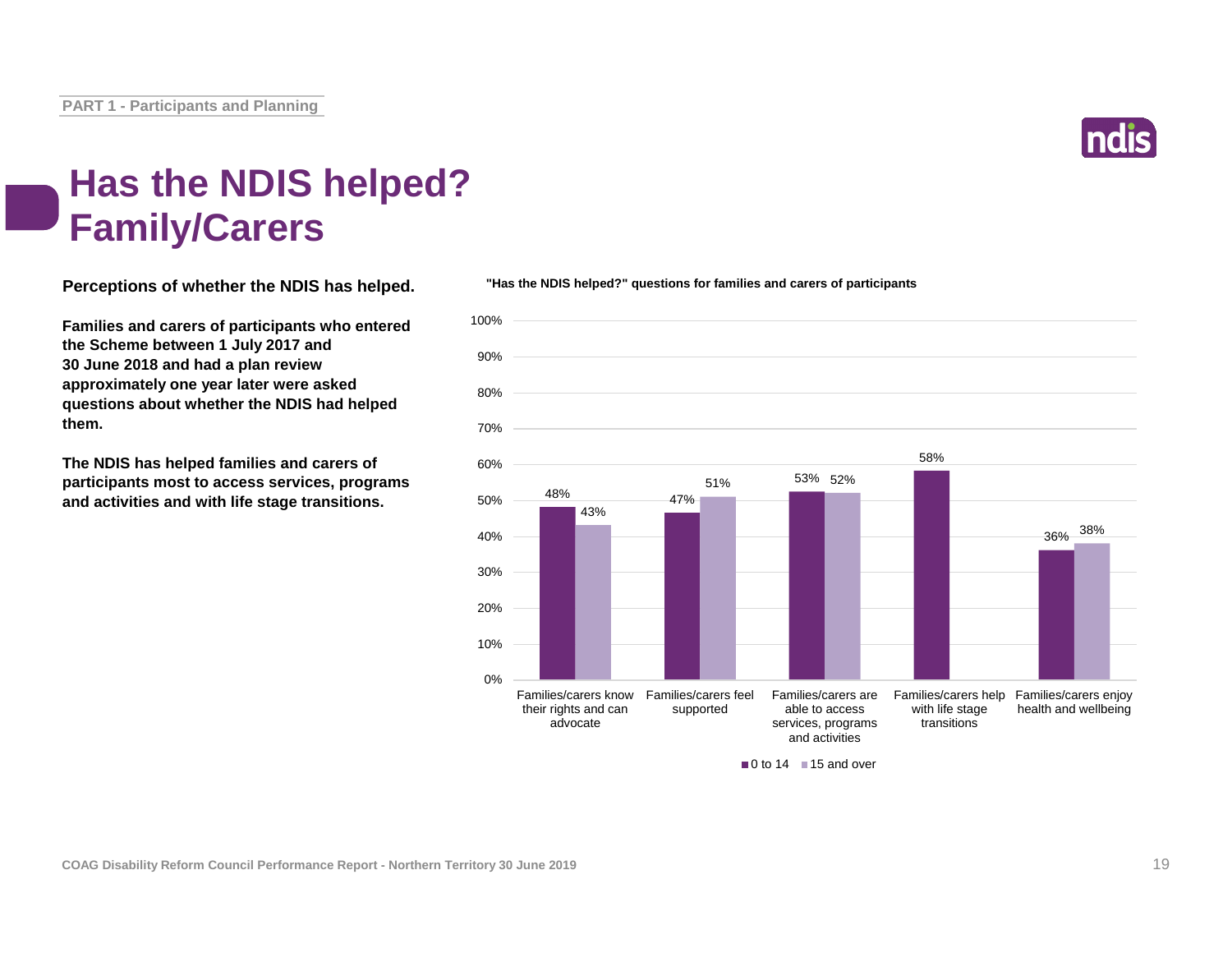

## **Participants in Work**

**The NDIA is acutely aware of the benefits that employment brings to participants and tracks employment outcomes to see whether the NDIS has helped participants to find paid work.**

**Baseline measures on employment are collected as a participant enters the Scheme, after their first year and again at the end of their second year of the Scheme. This data relates to participants who entered the Scheme between 1 July 2016 and 30 June 2017.**

**Overall, the percentage of participants in paid work increased from 6% to 7%.**

#### **NDIS participants in paid employment, by age group.**



Note: There is insufficient data for the 15 to 24 participant age groups.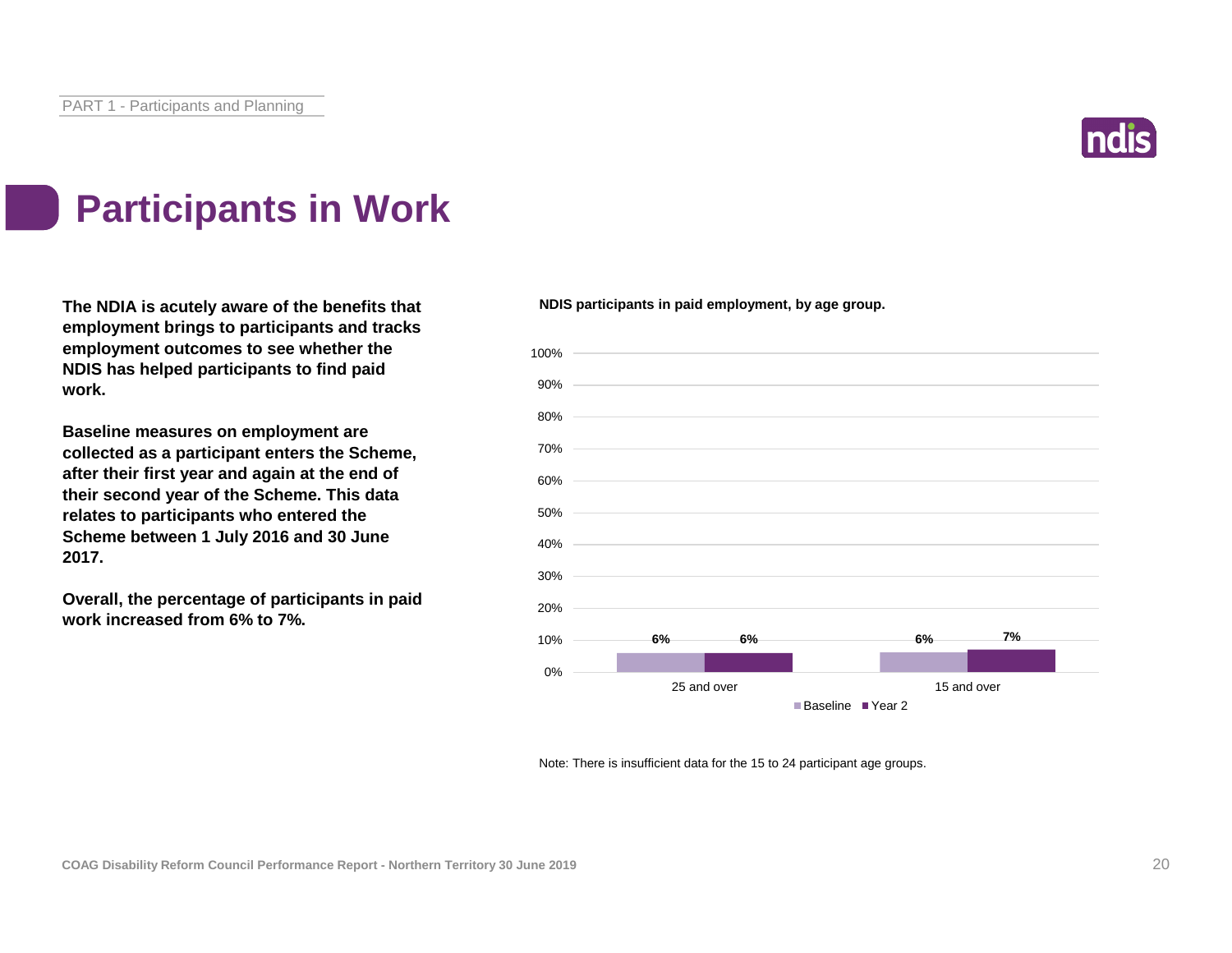

## **Participants involved in community and social activities**

**The number of participants engaging in community and social activities is one of the key measures for ensuring quality experiences and outcomes for participants.**

**For participants who entered the Scheme between 1 July 2016 and 30 June 2017, levels of engagement in community and social activity are being tracked to see whether the NDIS has helped them to increase their participation.**

**Overall, the percentage of participants engaged in social activities in their communities increased from 56% to 62%.** 

**NDIS Participants participating in social activities in their community, by age group.**



Note: There is insufficient data for the 15 to 24 participant age groups.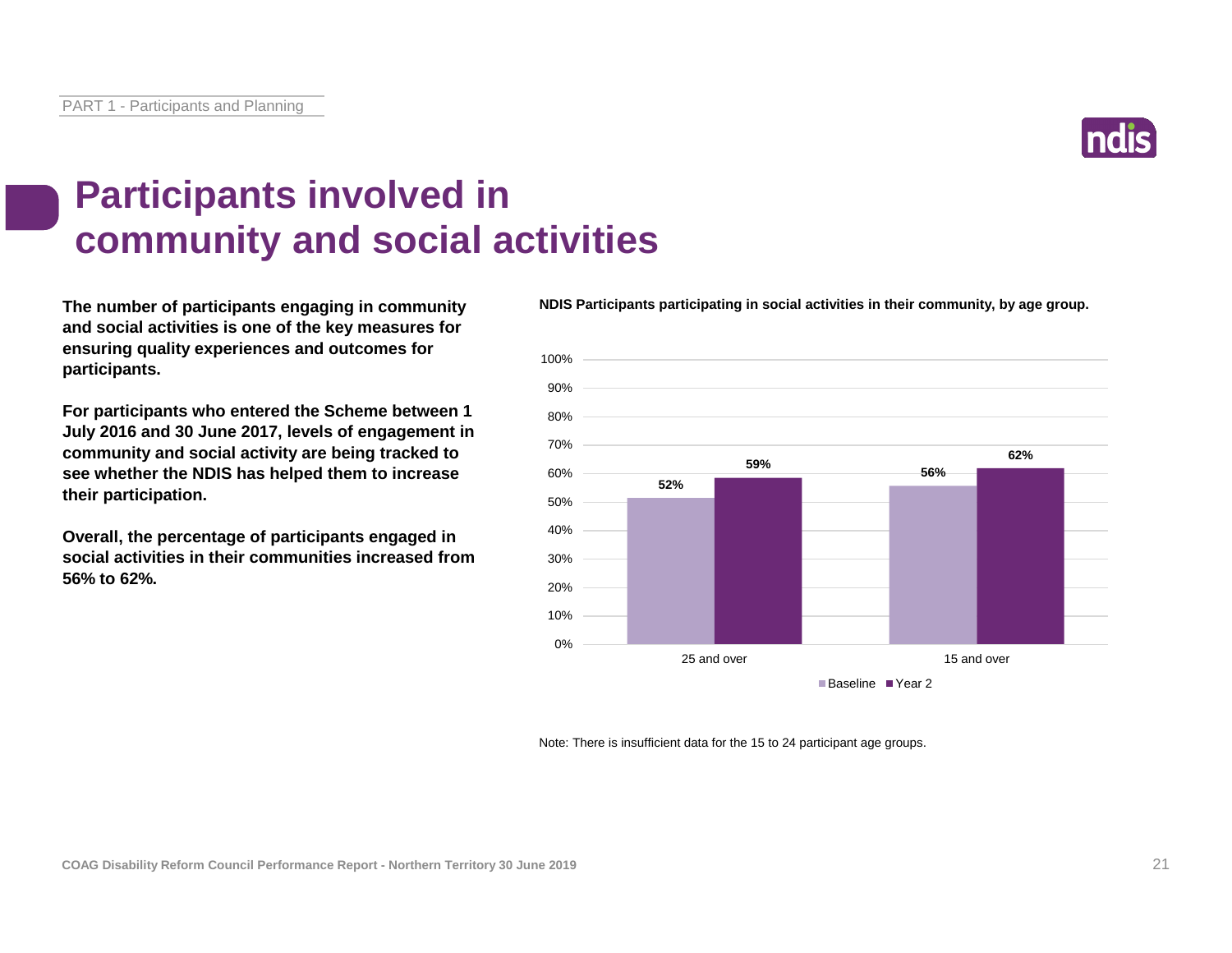

## **Participant Satisfaction**

**In 2018-19 Q4, the proportion of NT participants describing satisfaction with the Agency's planning process as 'Good' or 'Very Good' was 84%. There is insufficient data to present information on participant satisfaction in NT over time.**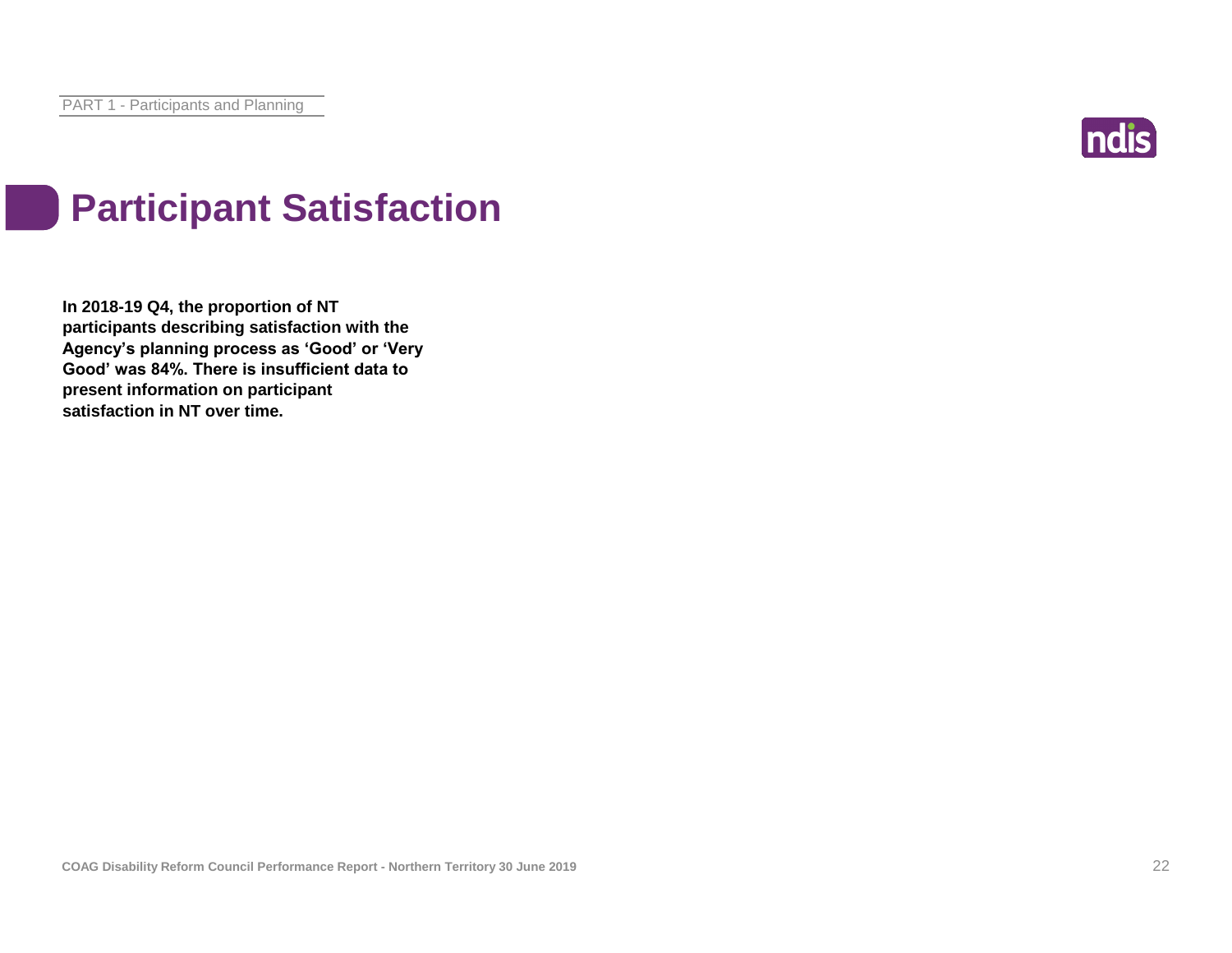

0% 20% 40% 60% 80% 100%

## **Participant Satisfaction - New Survey Method**

**A new participant satisfaction survey has been developed to better record the experience of NDIS participants and their families and carers at different stages of the participant pathway.**

**It began roll-out on 1 September 2018 and will become the primary tool for analysing participant experience. The new survey is designed to gather data at the four primary stages of the participant pathway:**

- **Access**
- **Pre-planning**
- **Planning**
- **Plan Review**

There are limited results available for NT at this time due to the small numbers of participants surveyed to date. Generally at National level, there is still work required to improve participant understanding of the NDIS process and what happens next for individuals at each stage of the process.

Note: Participant satisfaction results are not shown if there is insufficient data in the group.





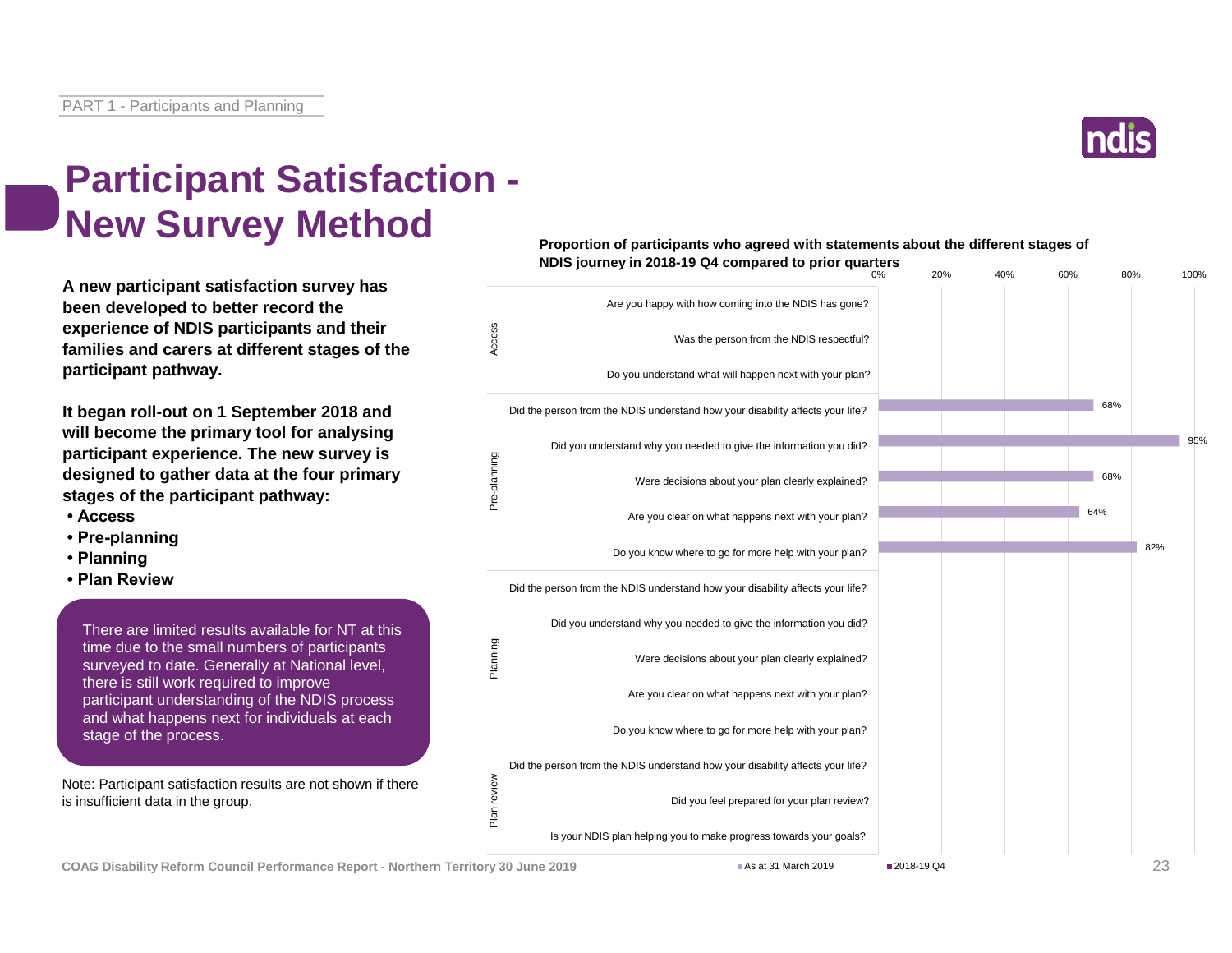### PART 2

## **Committed Supports and Payments**

Both committed and paid supports to participants are increasing in line with the growing scheme.

Of the \$333.2 million that has been committed in participant plans, \$200.8 million has been paid to date.



**Northern Territory - 30 June 2019**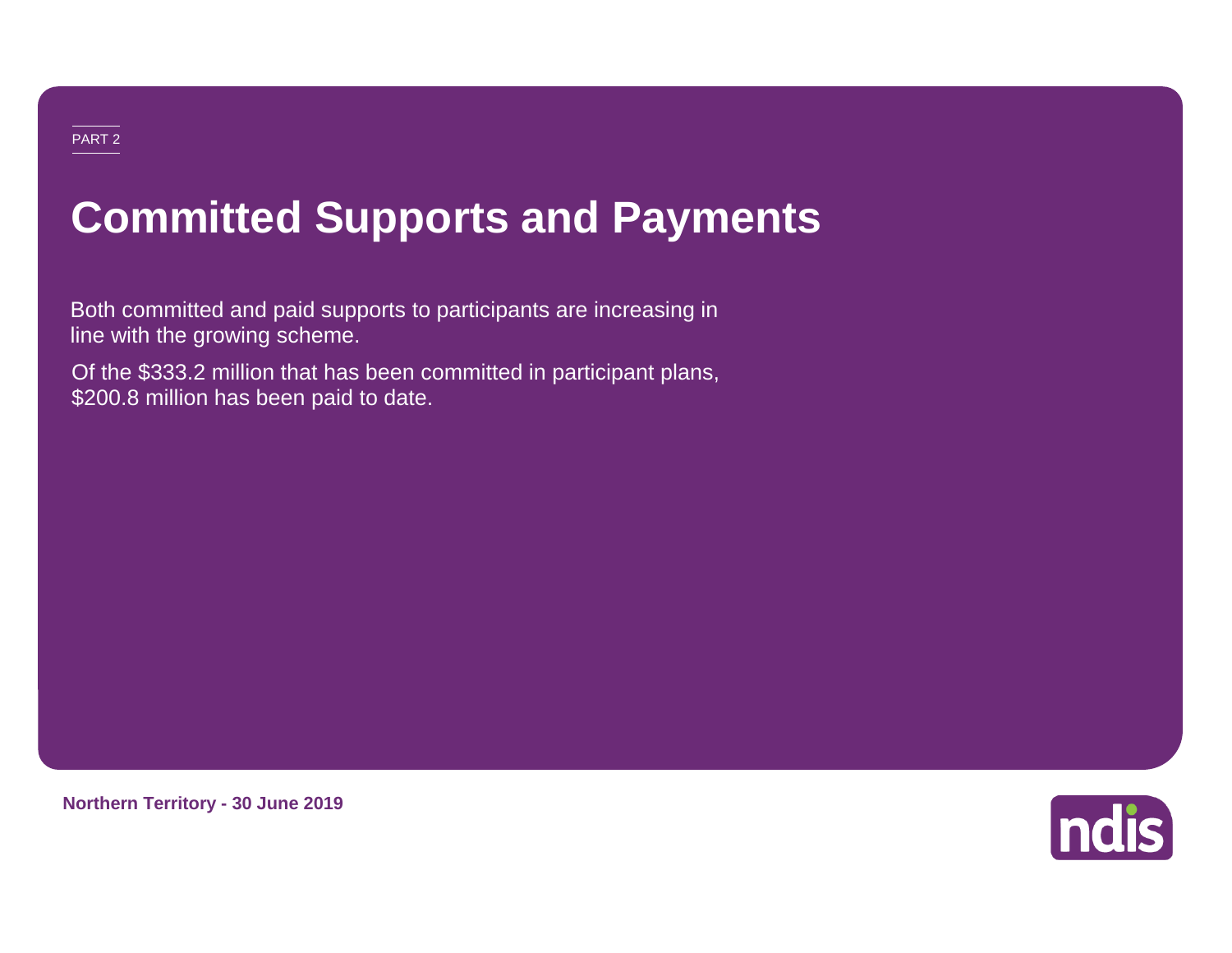## **ndis**

## **Summary**

**This section presents information on the amount committed in plans and payments to service providers and participants.**

### **Key Statistics**

SUMMARY OF PAYMENTS FOR SUPPORTS PROVIDED BY FINANCIAL YEAR SINCE THE NDIS WAS LAUNCHED: 2014-15: \$1.6M 2015-16: \$4.1M 2016-17: \$11.2M 2017-18: \$65.4M 2018-19: \$118.4M

#### PERCENTAGE OF COMMITTED SUPPORTS UTILISATION BY FINANCIAL YEAR: 2014-15: 84% 2015-16: 73% 2016-17: 56% 2017-18: 65%

UTILISATION OF COMMITTED SUPPORTS IN 2018-19 IS STILL EMERGING.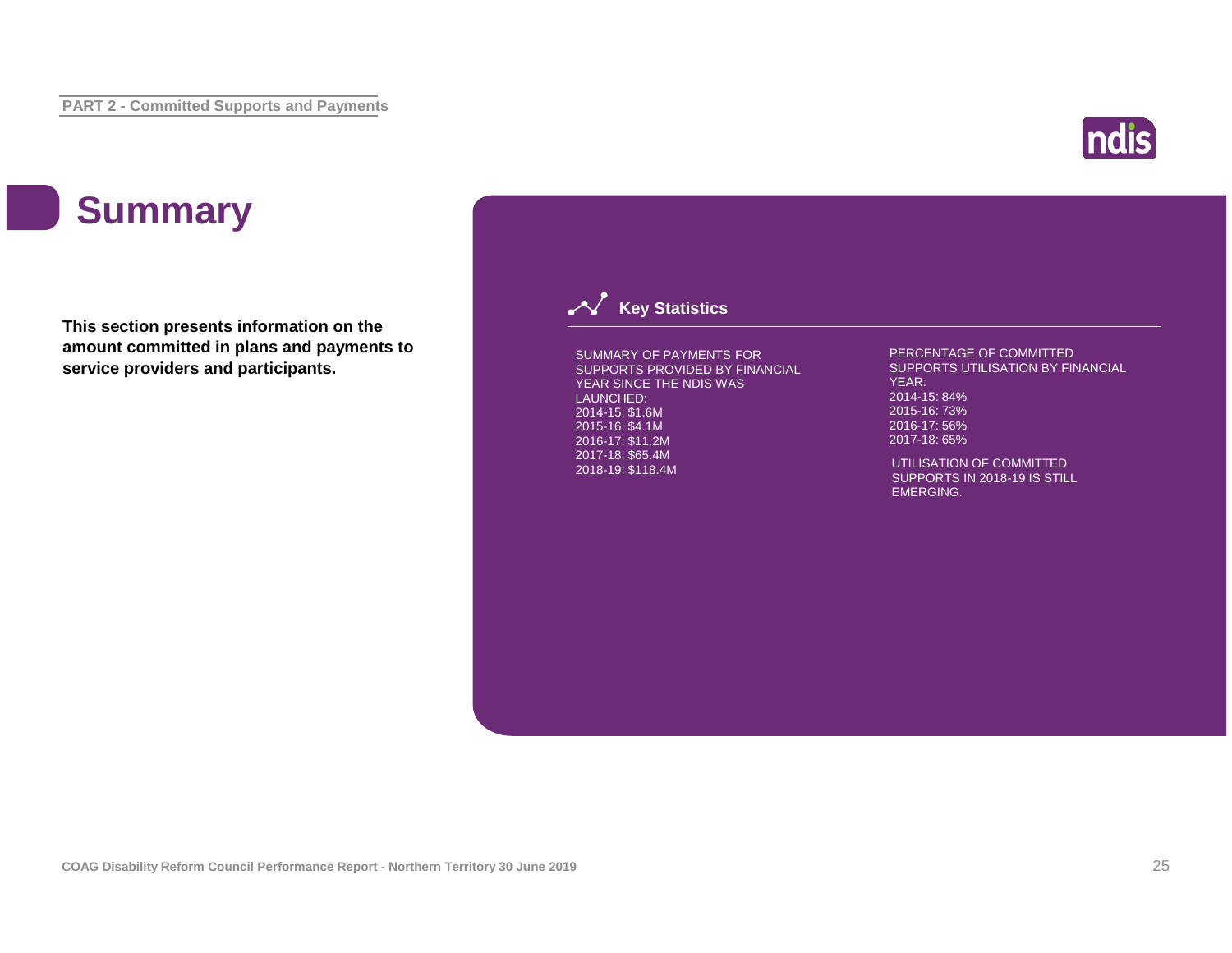

## **Committed Supports and Payments**

**This data shows the committed supports by the year they are expected to be provided, in comparison to the committed supports that have been paid.**

**Of the \$333.2 million that has been committed in participant plans, \$200.8 million has been paid to date.**

**Summary of committed supports paid in financial years since the NDIS launched: 2014-15: \$1.6m 2015-16: \$4.1m 2016-17: \$11.2m 2017-18: \$65.4m 2018-19: \$118.4m**

#### **Committed and paid by expected support year**

| <b>\$Million</b> | $2013 - 14$ | 2014-15 | 2015-16 | 2016-17 | 2017-18 | 2018-19 | Total' |
|------------------|-------------|---------|---------|---------|---------|---------|--------|
| Total committed  | N/A         | 1.9     | 5.6     | 19.9    | 100.4   | 205.4   | 333.2  |
| Total paid       | N/A         | . 6     | 4.1     | 11.2    | 65.4    | 118.4   | 200.8  |

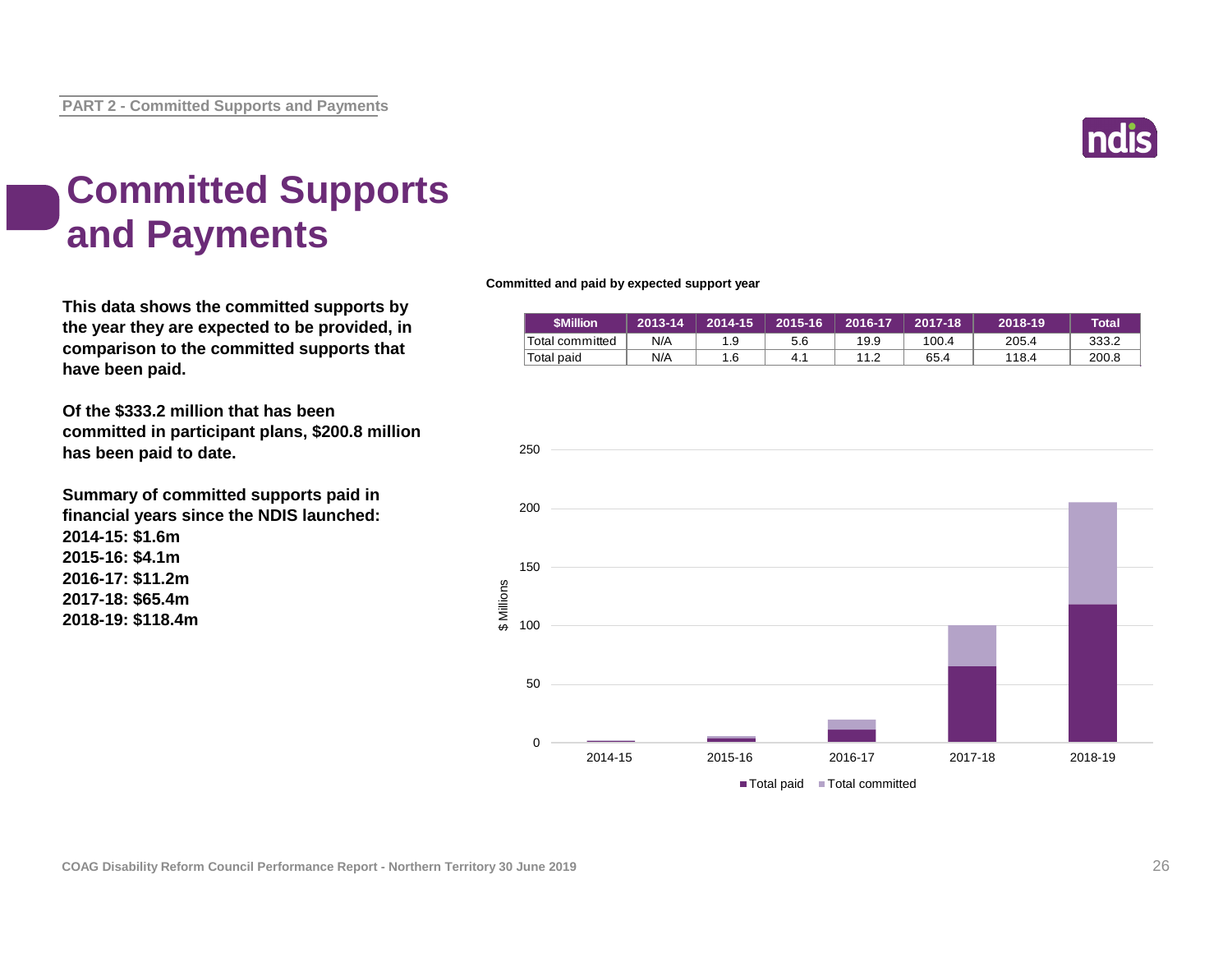

## **Committed Supports by Cost Band**

**This quarter, the change in the distribution of average annualised committed supports was driven by the indexation of plans to reflect 2019- 20 price changes which was applied on 30 June 2019. This is the case whether Supported Independent Living (SIL) supports are included or excluded in the figures.**

**Distribution of average annualised committed supports by cost band (including SIL)** 



**Distribution of average annualised committed supports by cost band (excluding SIL)** 

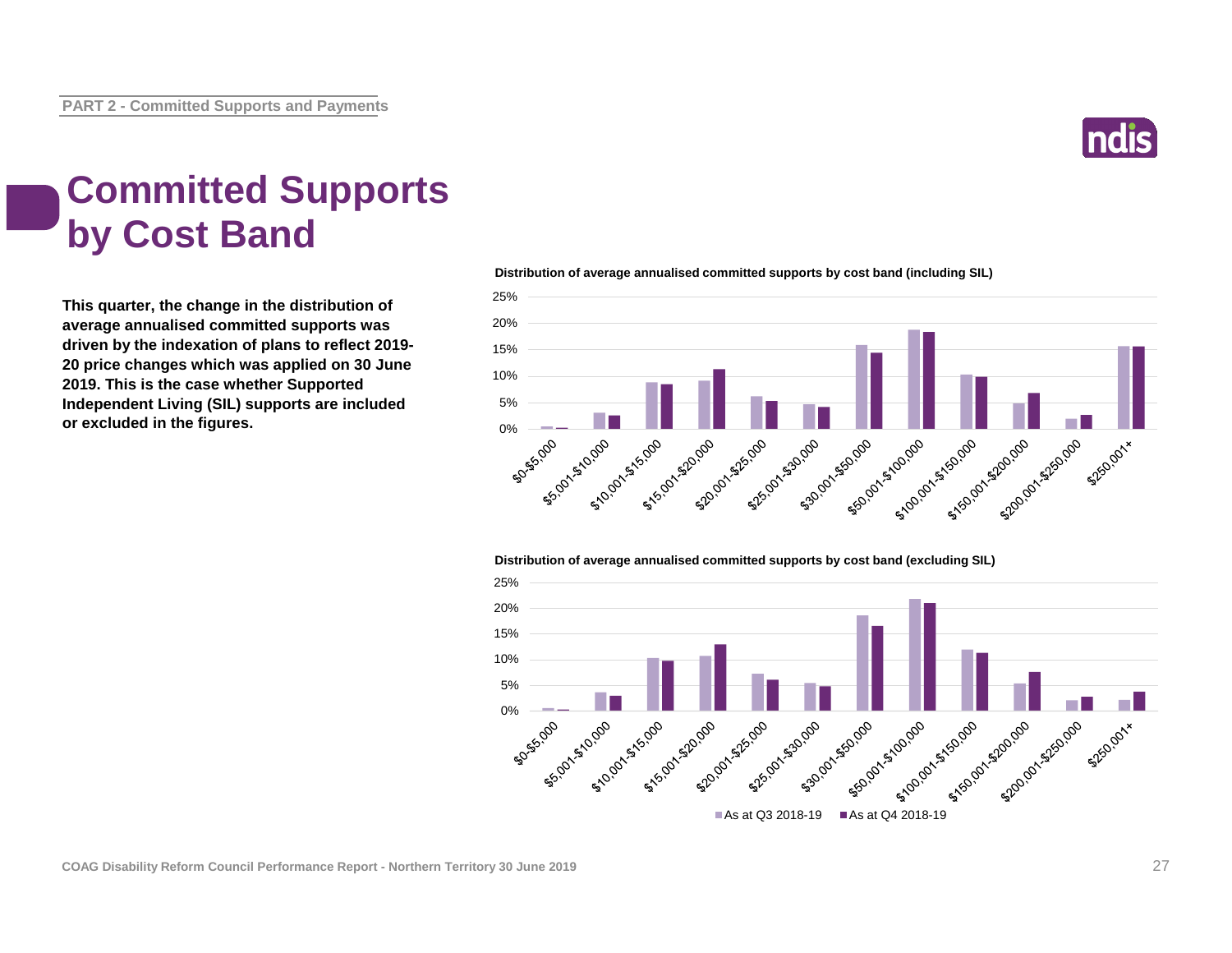

## **Committed Supports by Age Band**

**This quarter, the average annualised committed supports have increased compared to prior quarters. The increase was driven by indexation of plans to reflect 2019-20 price changes which was applied on 30 June 2019.**

**Average annualised committed supports increase steeply between participants 0-6 through to age 25, stabilising through to age 54 and reducing in participants aged 55 to 64 years. The large increase for the 65+ age group has also been driven by a small number of very large plan budgets approved in the quarter.**

#### **Average annualised committed supports by age band**



Note: The age eligibility requirements for the NDIS are based on the age as at the access request date. Participants with their initial plan approved aged 65+ have turned 65 since their access request was received.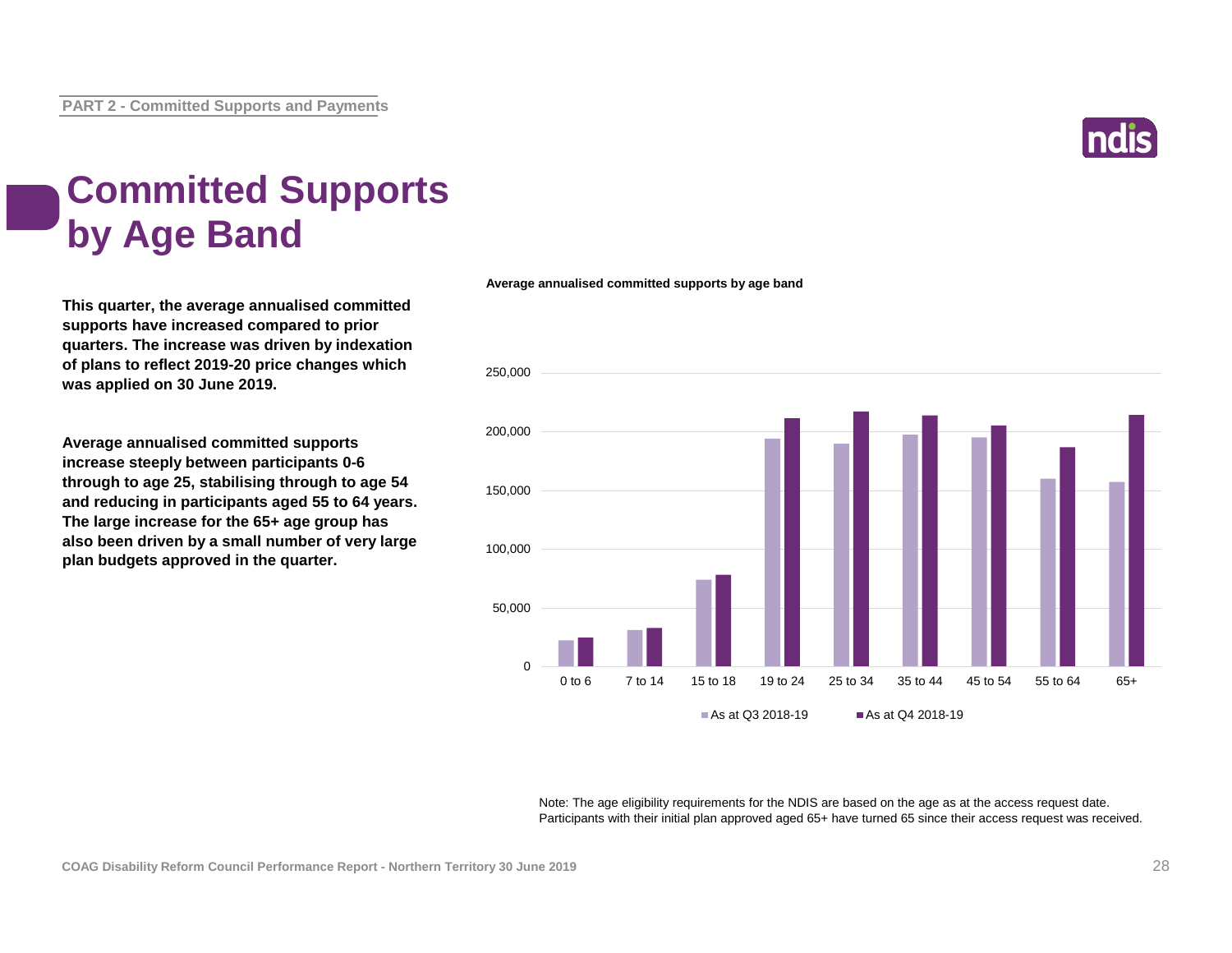

## **Committed Supports by Disability Group**

**The highest average annualised committed supports are for participants with Multiple Sclerosis, Acquired Brain Injury and Spinal Cord Injury.**



**Average annualised committed supports by primary disability group**

As at Q3 2018-19 As at Q4 2018-19

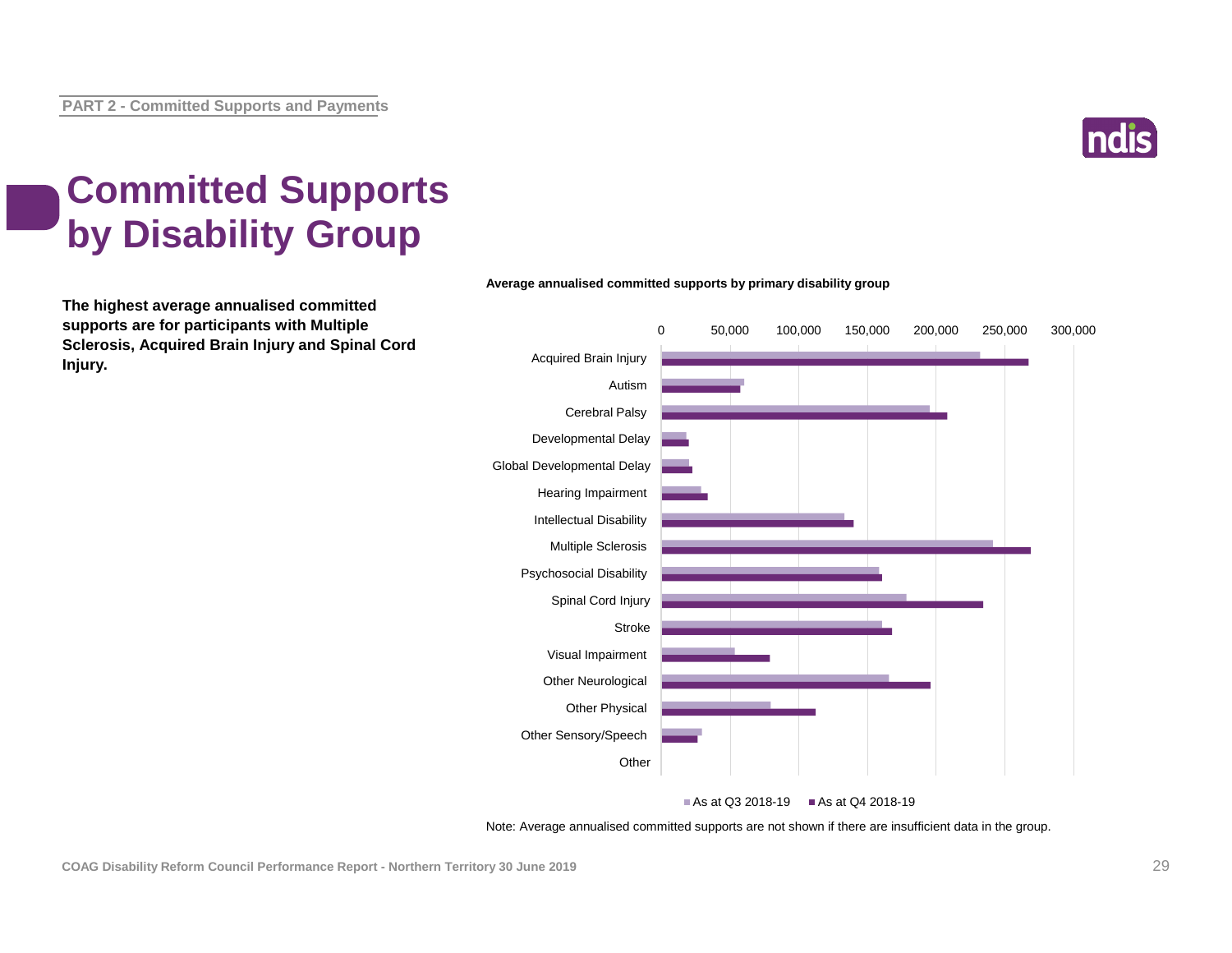

## **Committed Supports by Level of Function**

**The average annualised committed supports generally increase among participants with higher needs.**



Note 1: Average annualised committed supports are not shown if there are insufficient data in the group.

Note 2: High, medium and low function is relative within the NDIS population and not comparable to the general population.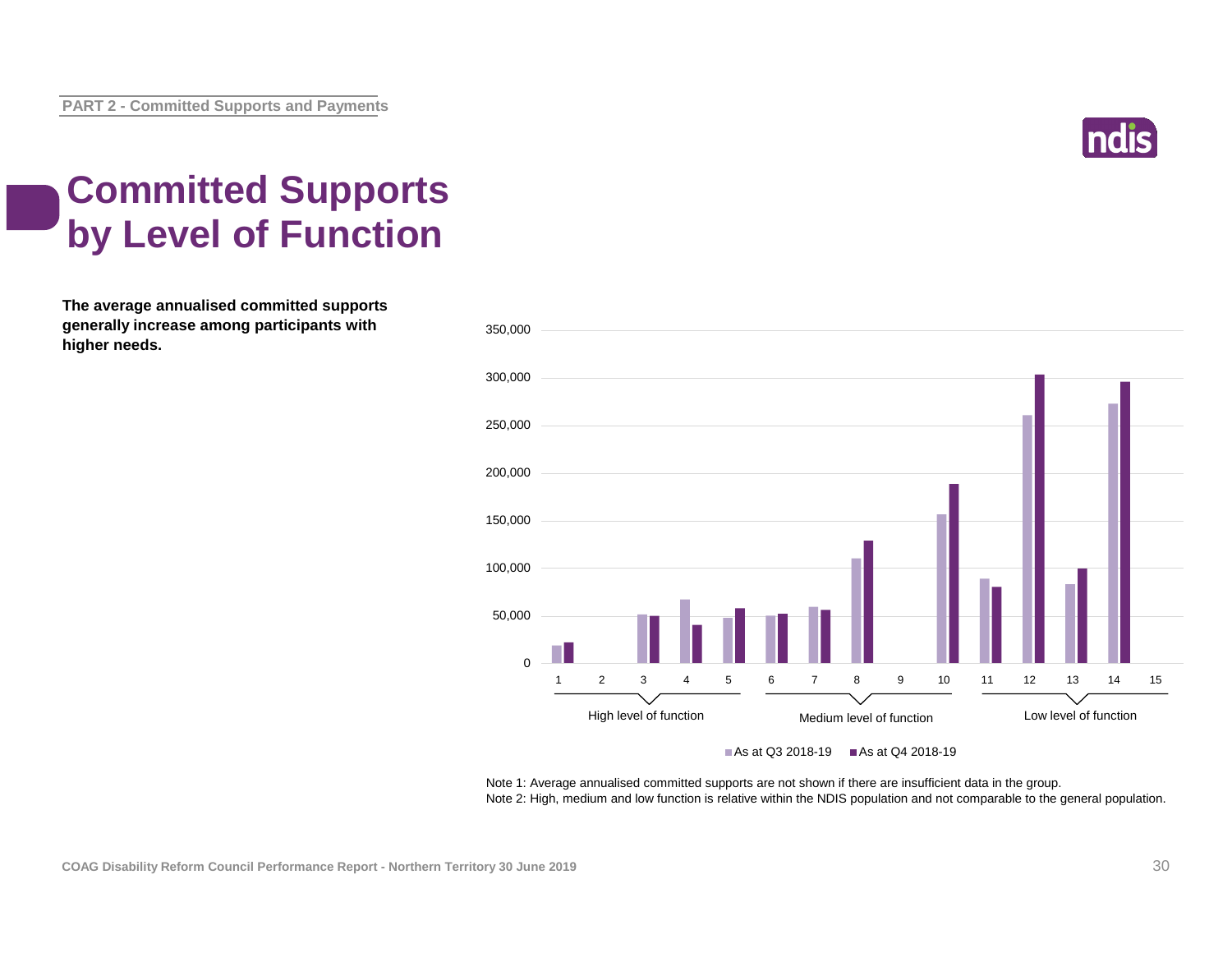

## **Utilisation of Committed Supports**

**This data demonstrates the utilisation of committed supports by the year they were expected to be provided as at 31 March 2019 and 30 June 2019.** 

**As there is a lag between when support is provided and when it is paid, the utilisation in 2018-19 will increase.**

**Experience shows that participants utilise less of their first plan, compared with their second and subsequent plans, as it takes time to familiarise with the NDIS and decide which supports to use.** 

> There were a large number of participants who received their first plan in 2016-17 and 2017-18 which largely explains why utilisation rates are lower in these periods.

Experience for 2018-19 is still emerging.



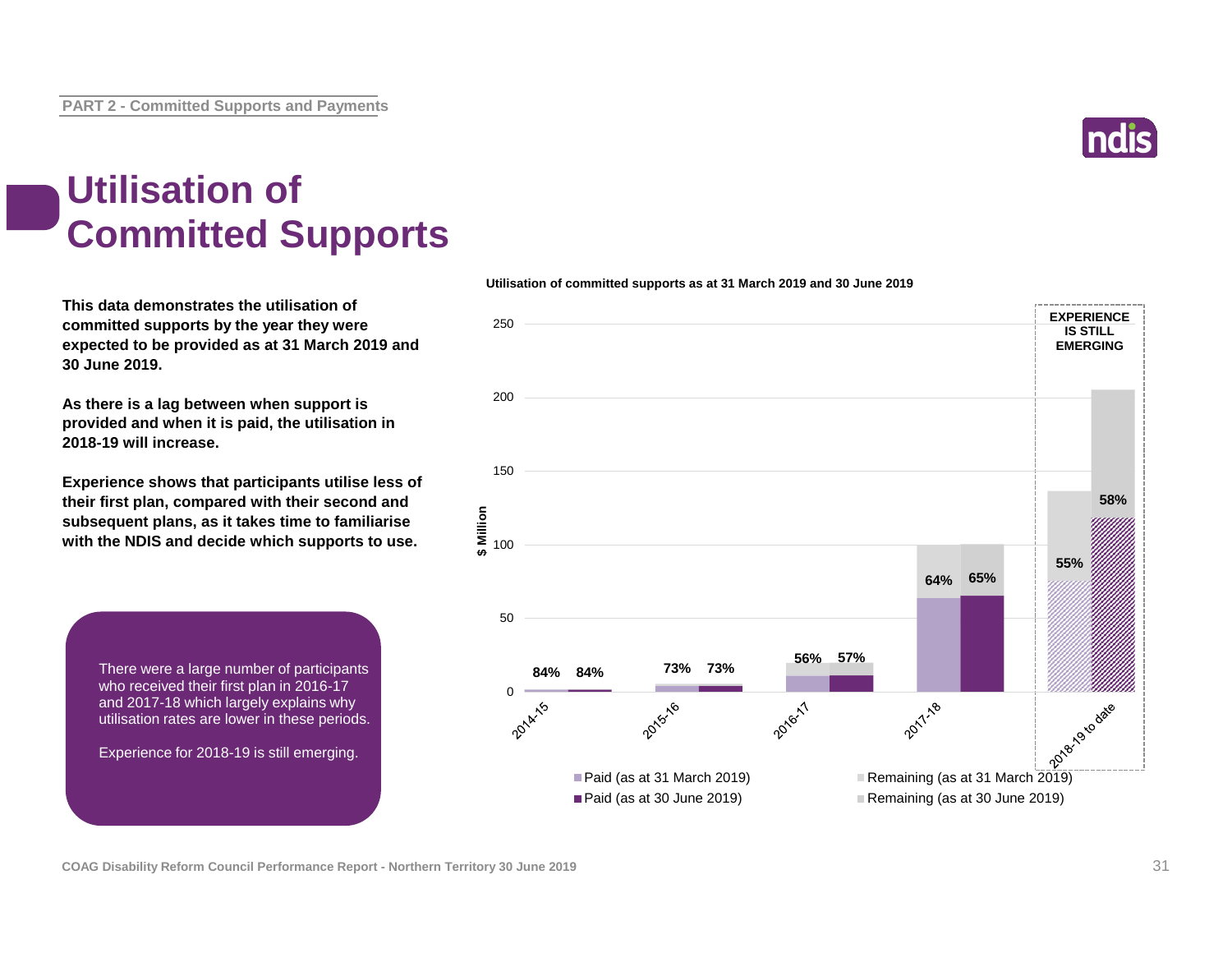### PART 3

## **Providers and Markets**

The provider network grows in scale and diversity, increasing participants' access to high quality services.

There were a total of 848 providers at 30 June 2019, representing a 8% increase on last quarter. Of these, 20% were active.



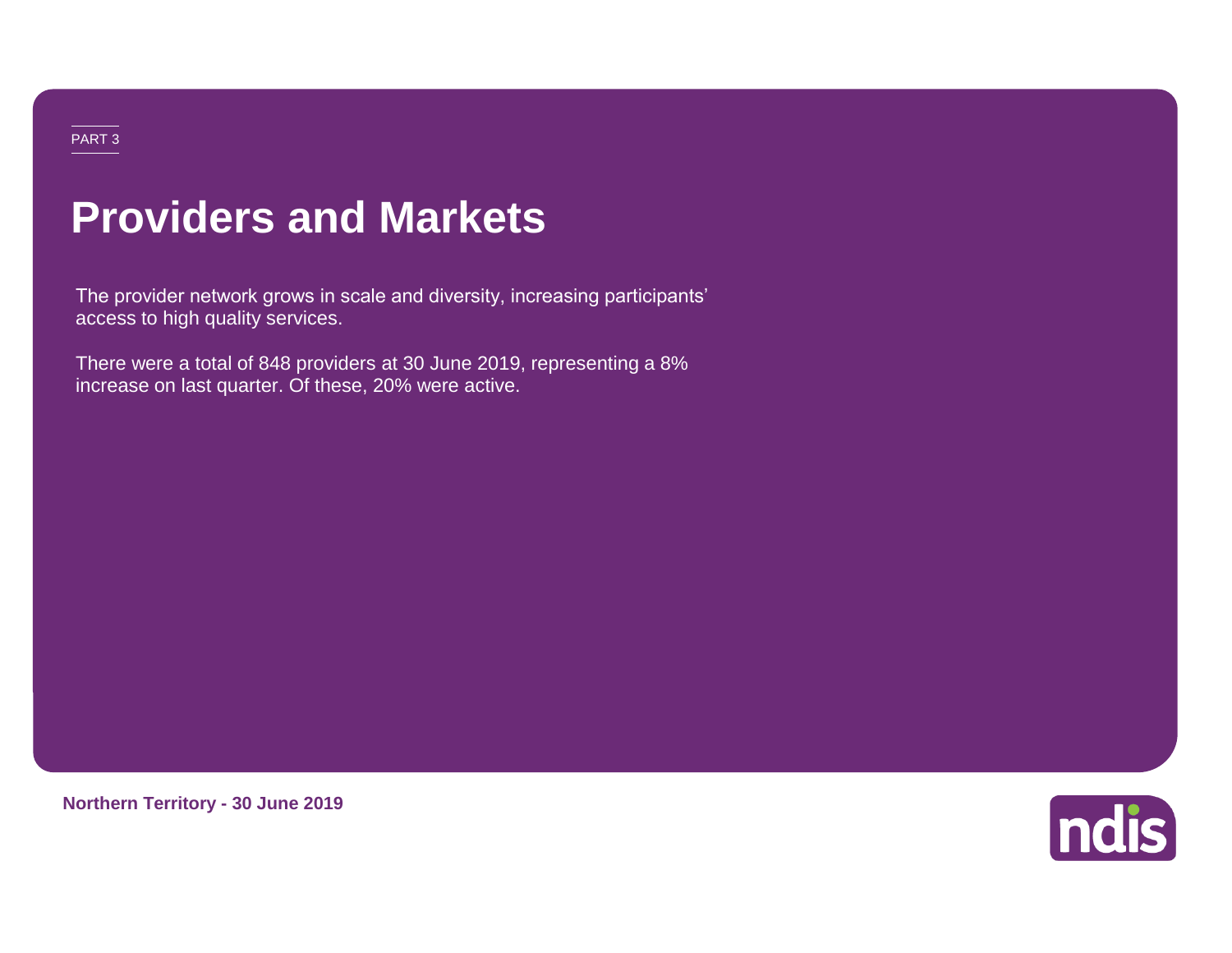## **Summary**

**This section contains information on registered service providers and the market, with key provider and market indicators presented.**

#### **Provider registration**

- **To provide supports to NDIS participants a service provider is required to register and be approved by the NDIA.**
- **Providers register with the NDIA by submitting a registration request, indicating the types of support they are accredited to provide.**

#### **How providers interact with participants**

- **NDIS participants have the flexibility to choose the providers who support them.**
- **Providers are paid for disability supports and services provided to the participants.**

|     | $\sim$ Key Statistics |     |
|-----|-----------------------|-----|
| 848 |                       | 22% |

APPROVED PROVIDERS, 20% OF WHICH WERE ACTIVE IN **NORTHERN** TERRITORY AT 30 JUNE 2019

OF SERVICE PROVIDERS ARE INDIVIDUALS / SOLE TRADERS

INNOVATIVE **COMMUNITY** PARTICIPATION HAS THE HIGHEST NUMBER OF APPROVED SERVICE PROVIDERS, FOLLOWED BY COMMUNICATION AND INFORMATION EQUIPMENT AND ACCOMMODATION / TENANCY ASSISTANCE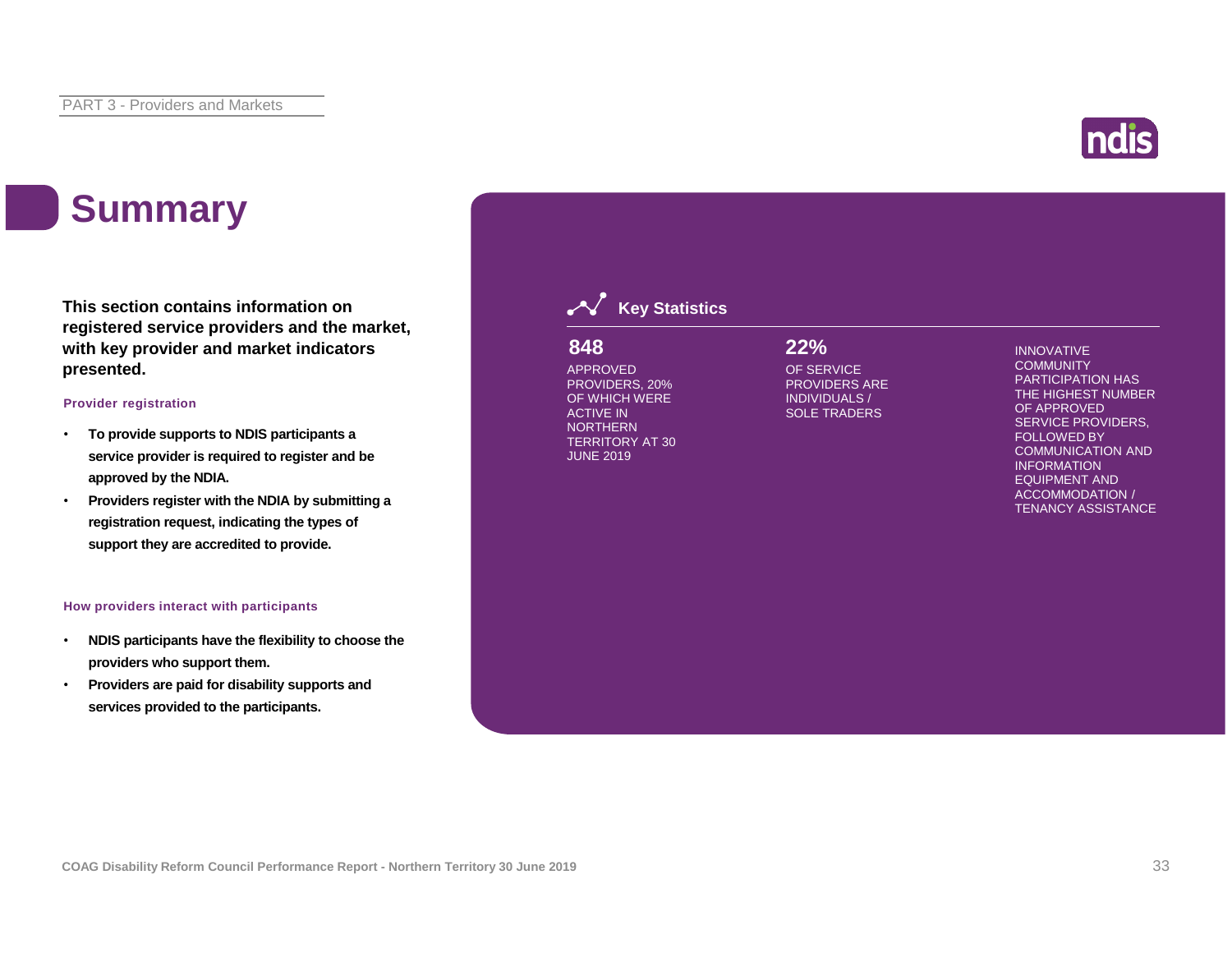

### **Providers over time**

**As at 30 June 2019, there were 848 registered service providers, of which 187 were individual/sole trader operated businesses and 661 were companies or organisations.**



**Approved providers over time by type of provider**

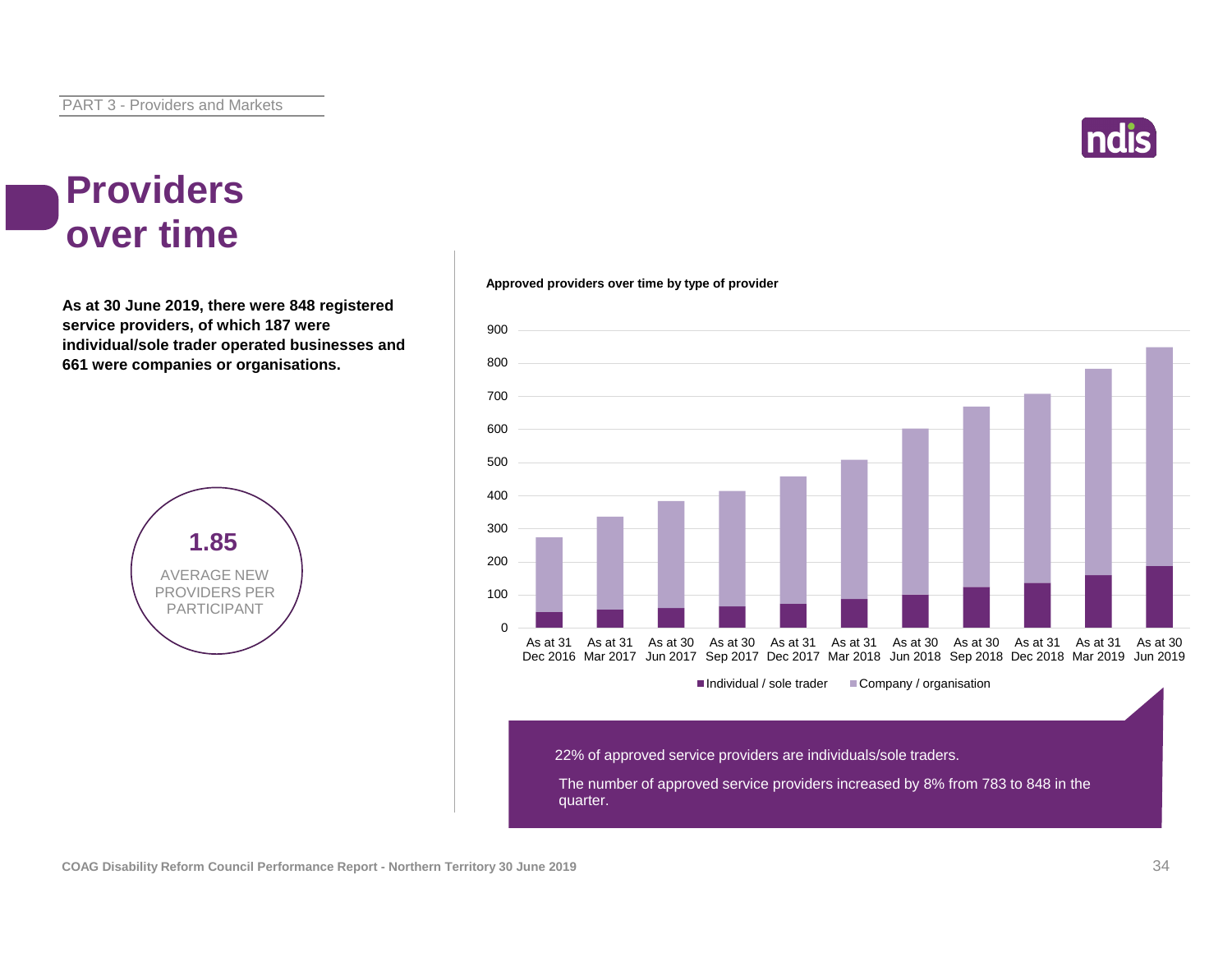**active and 80% were inactive.**

**99** NUMBER OF PROVIDERS DELIVERING NEW SUPPORTS

**supports in the quarter.**

**Providers**



# **As at 30 June 2019, 20% of providers were Of the total providers, 99 began delivering new Proportion of Active Active (20%) PROPORTION OF ACTIVE / INACTIVE PROVIDERS**

**Not yet active (80%)**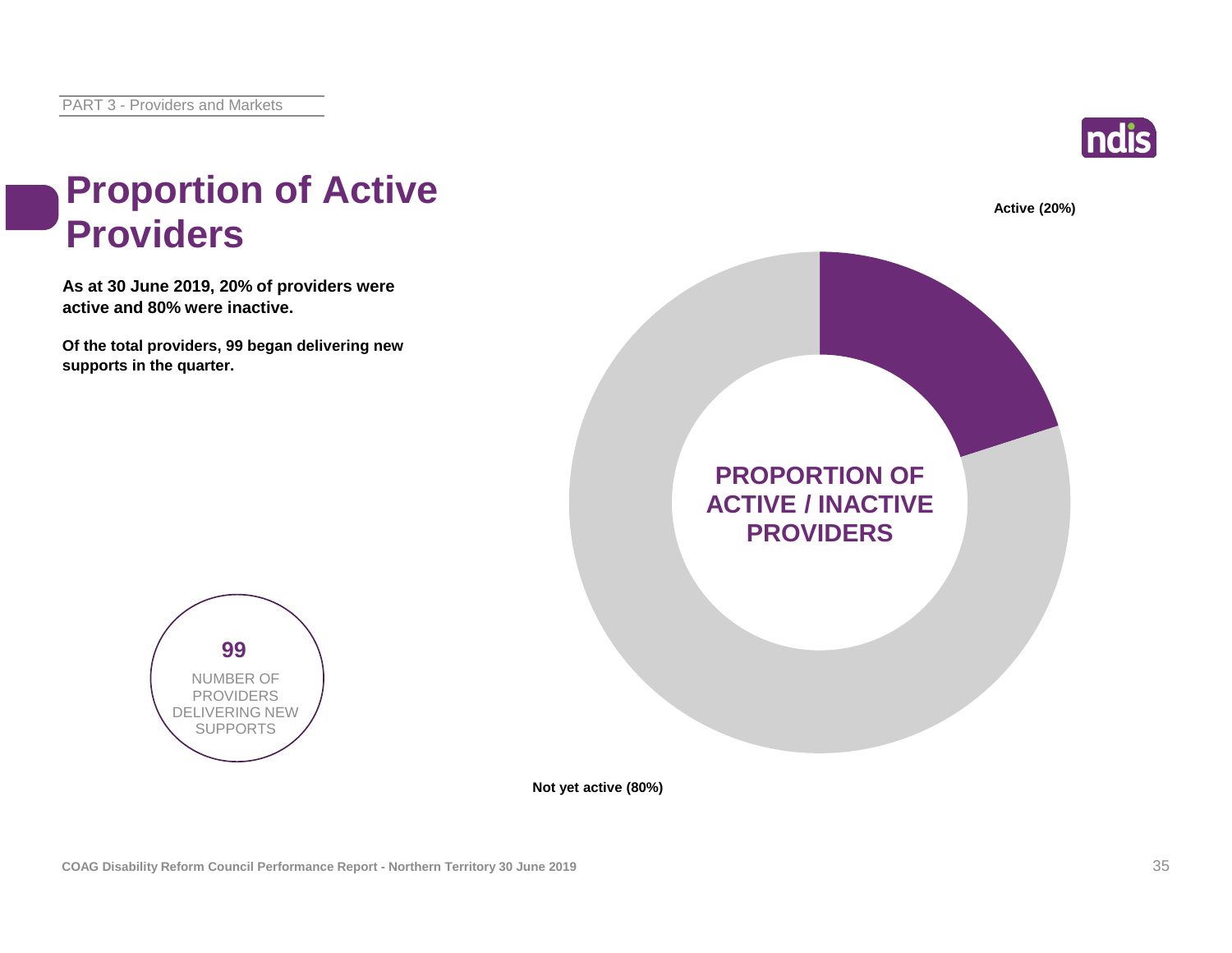

## **Approved Registration Groups**

**The number of approved providers has** *Approved providers by registration group and percentage change over the quarter***<br>
<sup>100</sup> increased for most registration groups over the quarter.**

**The registration groups with the largest numbers of approved providers continue to grow:**

**• Innovative Community Participation: from 216 to 238 (10% increase)**

**• Communication and information equipment: from 169 to 182 (8% increase)**

**• Accommodation / Tenancy Assistance: from 132 to 141 (7% increase)**

**• Assistance products for personal care and safety: from 113 to 125 (11% increase)**

**• Therapeutic Supports: from 94 to 118 (26% increase)**



As at 30 June 2019 **As at 31 March 2019**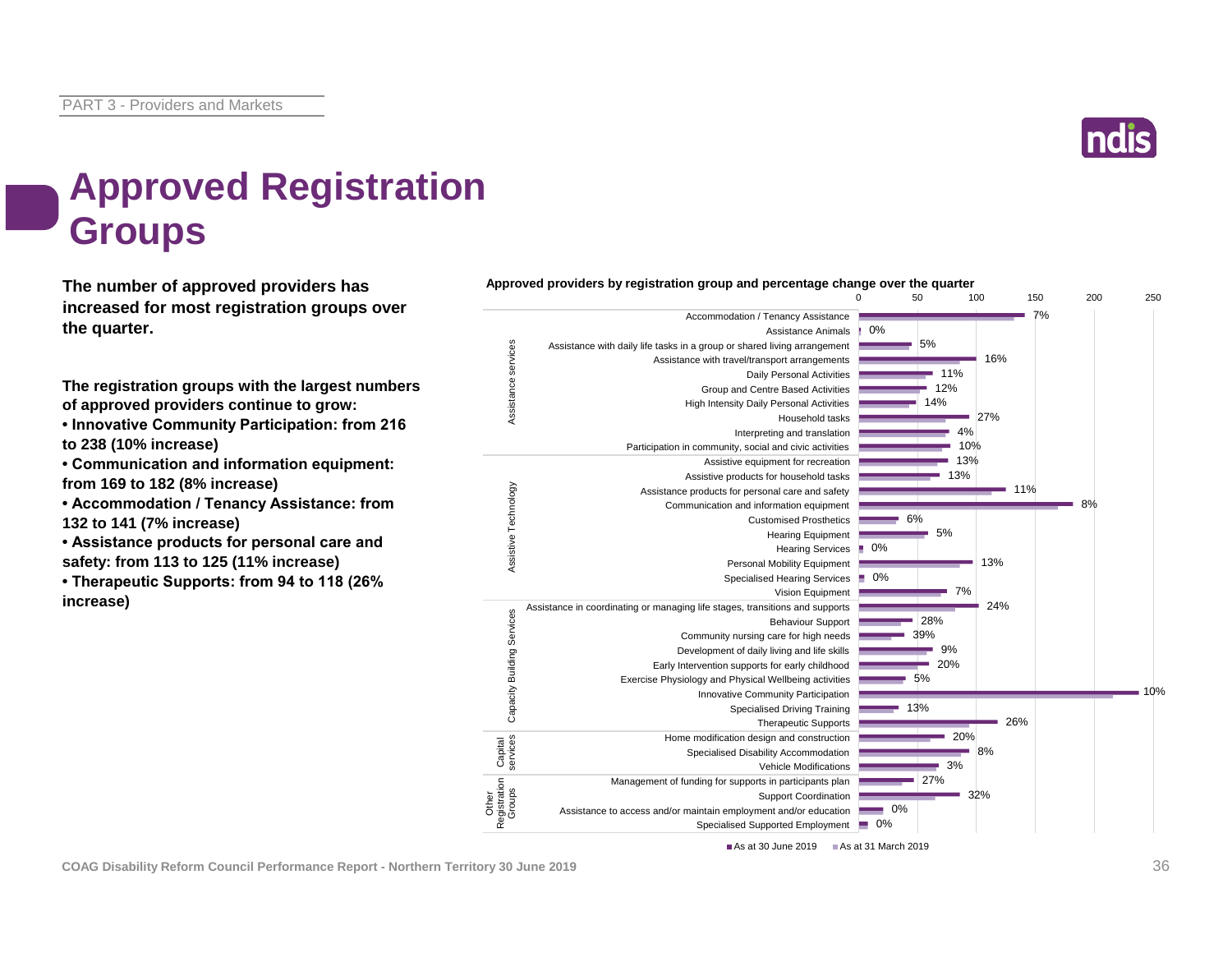

## **Active Registration Groups**

**The number of providers active in each registration group has increased for some registration groups over the quarter.**

**The registration groups with the largest numbers of active providers continue to grow:**

**• Therapeutic Supports: from 52 to 62 (19% increase)**

**• Assistance in coordinating or managing life stages, transitions and supports: from 43 to 49 (14% increase)**

**• Participation in community, social and civic activities: from 40 to 44 (10% increase)**

**• Daily Personal Activities: from 34 to 37 (9% increase)**

**• Assistance with daily life tasks in a group or shared living arrangement: from 27 to 32 (19% increase)**



**Active providers by registration group and percentage change over the quarter**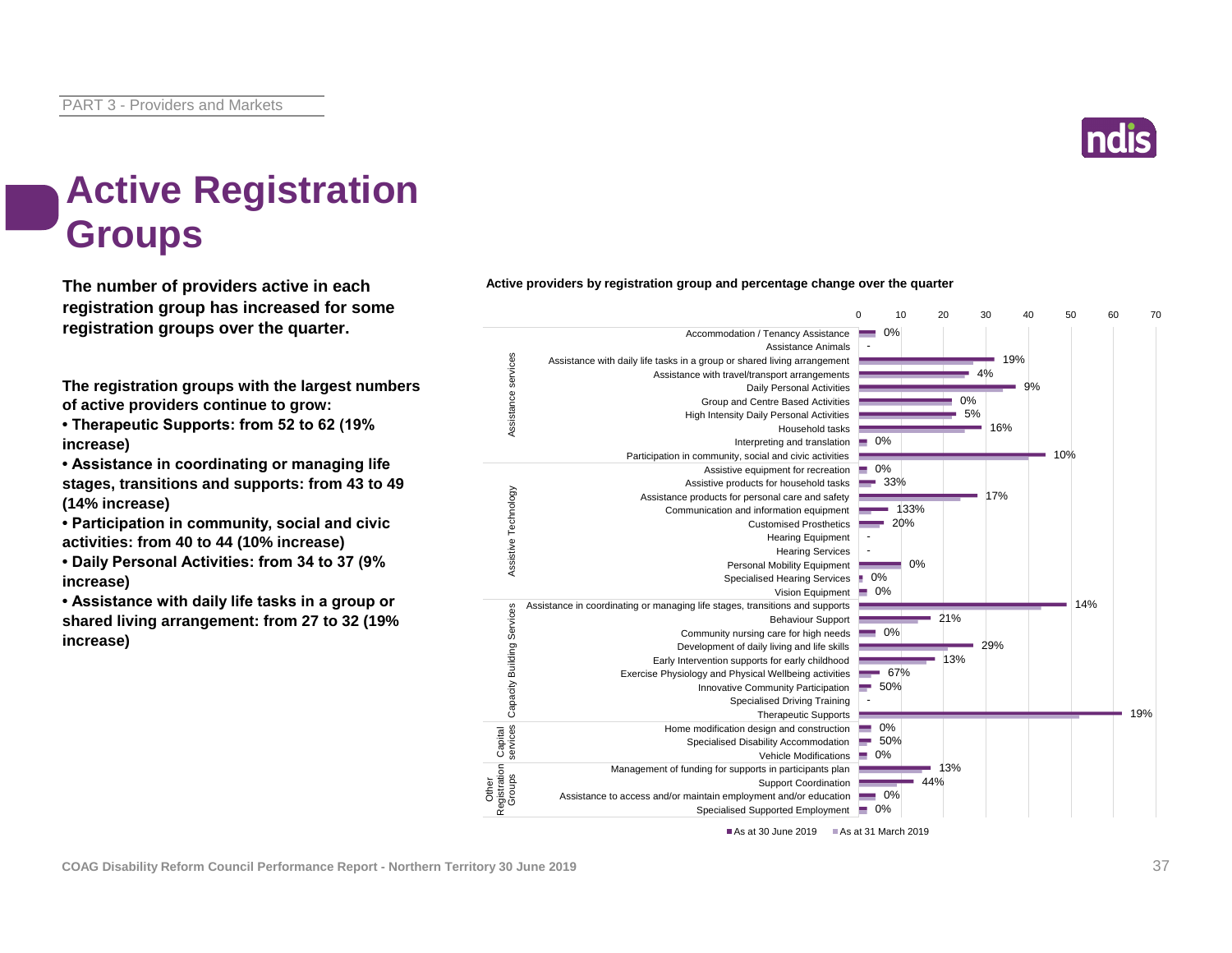

## **Market share of top providers**

**There is insufficient data to present information around market share of the largest providers in the NT.**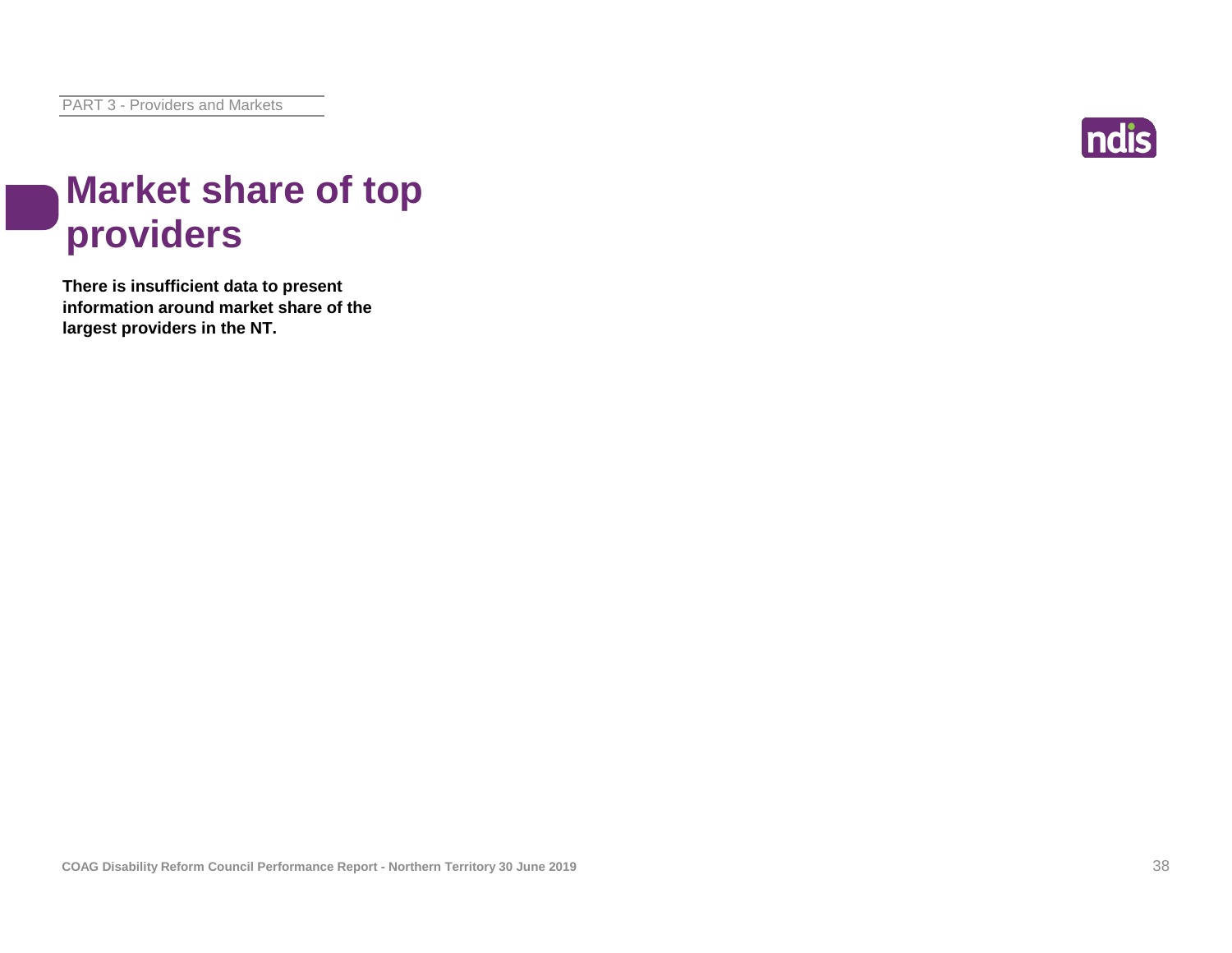## **Information, Linkages and Capacity Building**

Information, Linkages and Capacity Building was covered in the national version of the COAG Quarterly Performance Report

**Northern Territory - 30 June 2019**

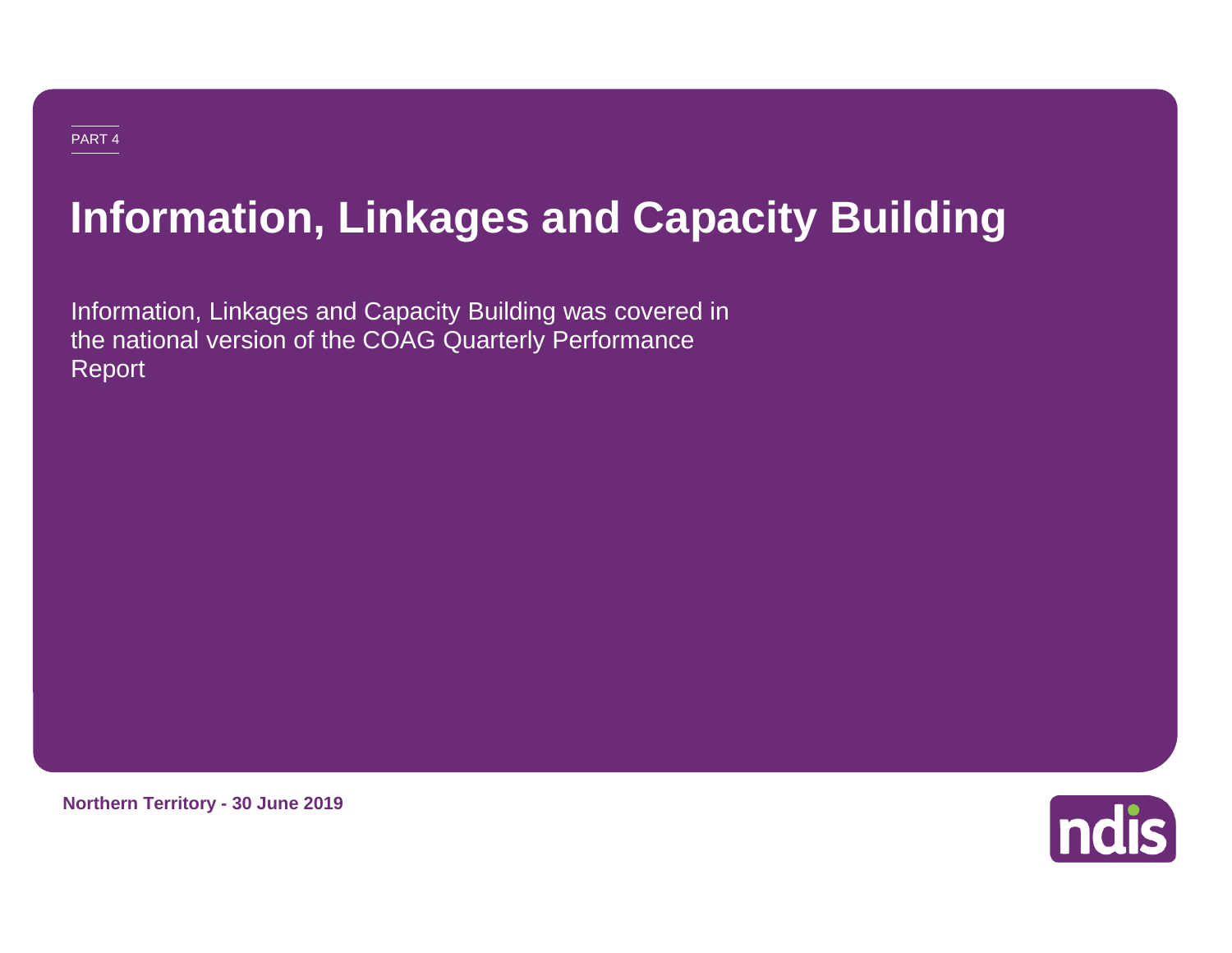## **Mainstream Interface**

The proportion of participants entering in the current quarter and accessing mainstream services is slightly higher compared to prior quarters.

**Northern Territory - 30 June 2019**

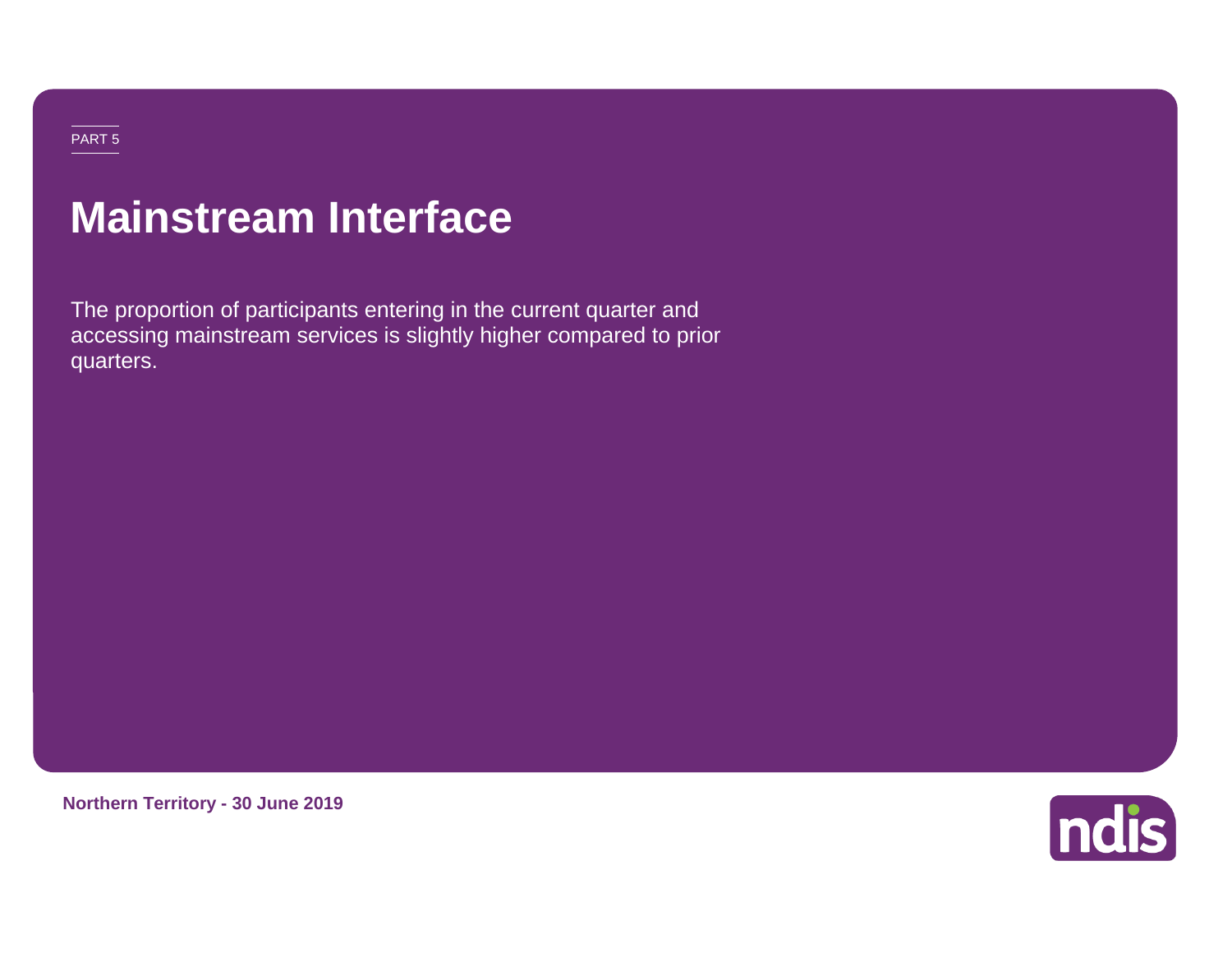

### **Mainstream Interface**

**Of the total number of active participants with a plan approved in 2018-19 Q4, 96% access mainstream services, a slight increase from prior quarters. Participants are accessing mainstream services predominantly for health and wellbeing, daily activities and lifelong learning.**